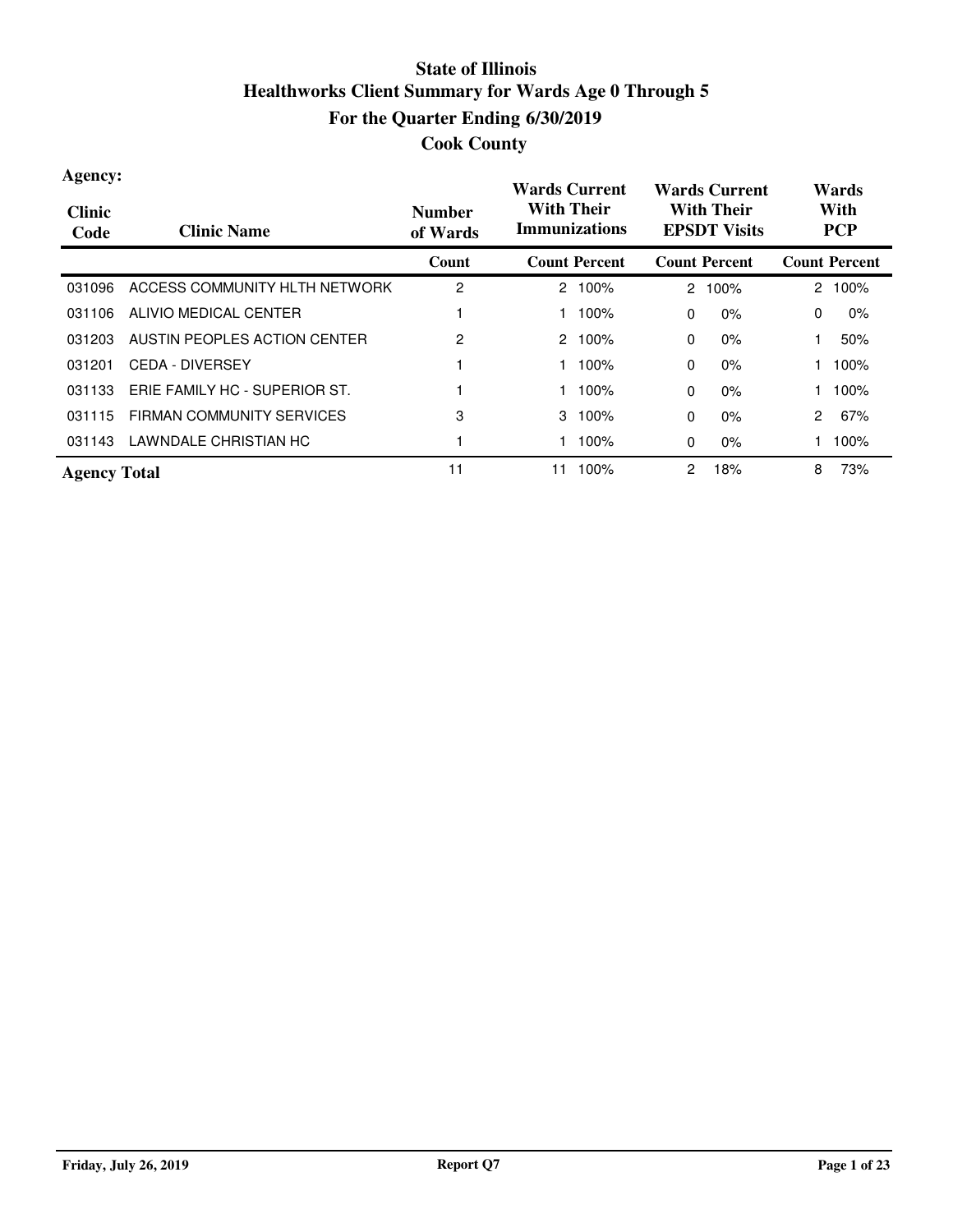|                       | <b>Agency: HEALTHWORKS</b>     |                           | Wards Current                             |                      |                | <b>Wards Current</b>                     |     | Wards                |
|-----------------------|--------------------------------|---------------------------|-------------------------------------------|----------------------|----------------|------------------------------------------|-----|----------------------|
| <b>Clinic</b><br>Code | <b>Clinic Name</b>             | <b>Number</b><br>of Wards | <b>With Their</b><br><b>Immunizations</b> |                      |                | <b>With Their</b><br><b>EPSDT Visits</b> |     | With<br><b>PCP</b>   |
|                       |                                | Count                     |                                           | <b>Count Percent</b> |                | <b>Count Percent</b>                     |     | <b>Count Percent</b> |
| 031028                | CDPH - ENGLEWOOD HC            | 9                         | 7                                         | 78%                  | $\overline{2}$ | 22%                                      | 9   | 100%                 |
| 031017                | CDPH - LOWER WEST SIDE HC(WIC) | 6                         | 6                                         | 100%                 | 5              | 83%                                      | 6   | 100%                 |
| 031018                | CDPH - WEST GARFIELD HC        | 29                        | 25                                        | 86%                  | 21             | 72%                                      | 29  | 100%                 |
| 031202                | CDPH - WOODLAWN OUTPOST        | 31                        | 29                                        | 94%                  | 22             | 71%                                      | 31  | 100%                 |
| 031001                | CDPH UPTOWN NEIGHBOR HC        | 19                        | 17                                        | 89%                  | 16             | 84%                                      | 19  | 100%                 |
| 031137                | HUMAN RESOURCES DEV INSTITUTE  | 344                       | 339                                       | 99%                  | 254            | 74%                                      | 338 | 98%                  |
| 031093                | SINAI CI-KLING                 | 291                       | 283                                       | 97%                  | 265            | 91%                                      | 281 | 97%                  |
| 031380                | WES HEALTH SYSTEM              | 166                       | 166                                       | 100%                 | 112            | 67%                                      | 162 | 98%                  |
| <b>Agency Total</b>   |                                | 895                       | 872                                       | 97%                  | 697            | 78%                                      | 875 | 98%                  |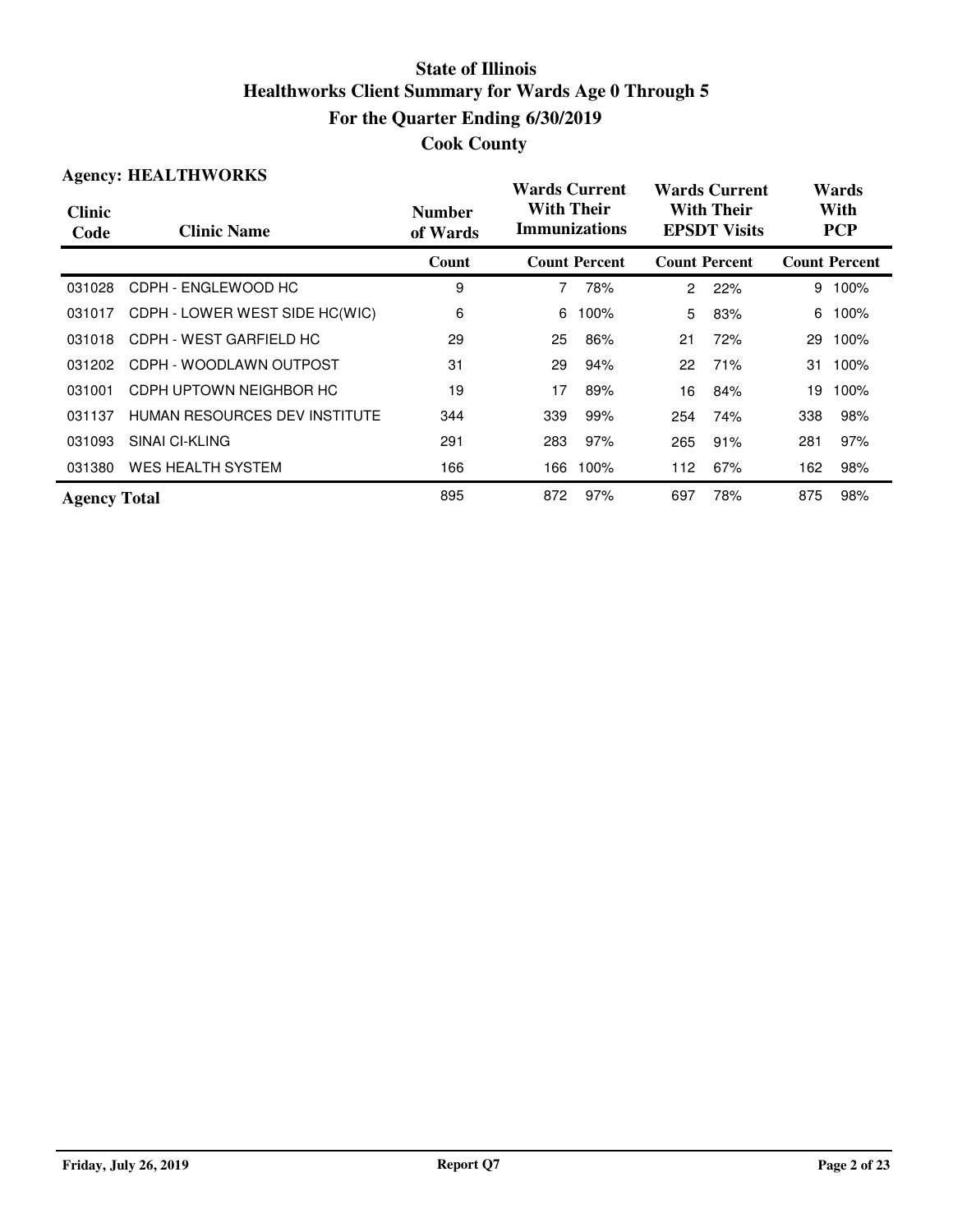**Cook County**

|                          | <b>Agency: HEALTHWORKS</b> |                           | <b>Wards Current</b>                      | <b>Wards Current</b>                     | Wards                |
|--------------------------|----------------------------|---------------------------|-------------------------------------------|------------------------------------------|----------------------|
| <b>Clinic</b><br>Code    | <b>Clinic Name</b>         | <b>Number</b><br>of Wards | <b>With Their</b><br><b>Immunizations</b> | <b>With Their</b><br><b>EPSDT Visits</b> | With<br><b>PCP</b>   |
|                          |                            | Count                     | <b>Count Percent</b>                      | <b>Count Percent</b>                     | <b>Count Percent</b> |
| <b>Cook County Total</b> |                            | 906                       | 97%<br>883                                | 77%<br>699                               | 97%<br>883           |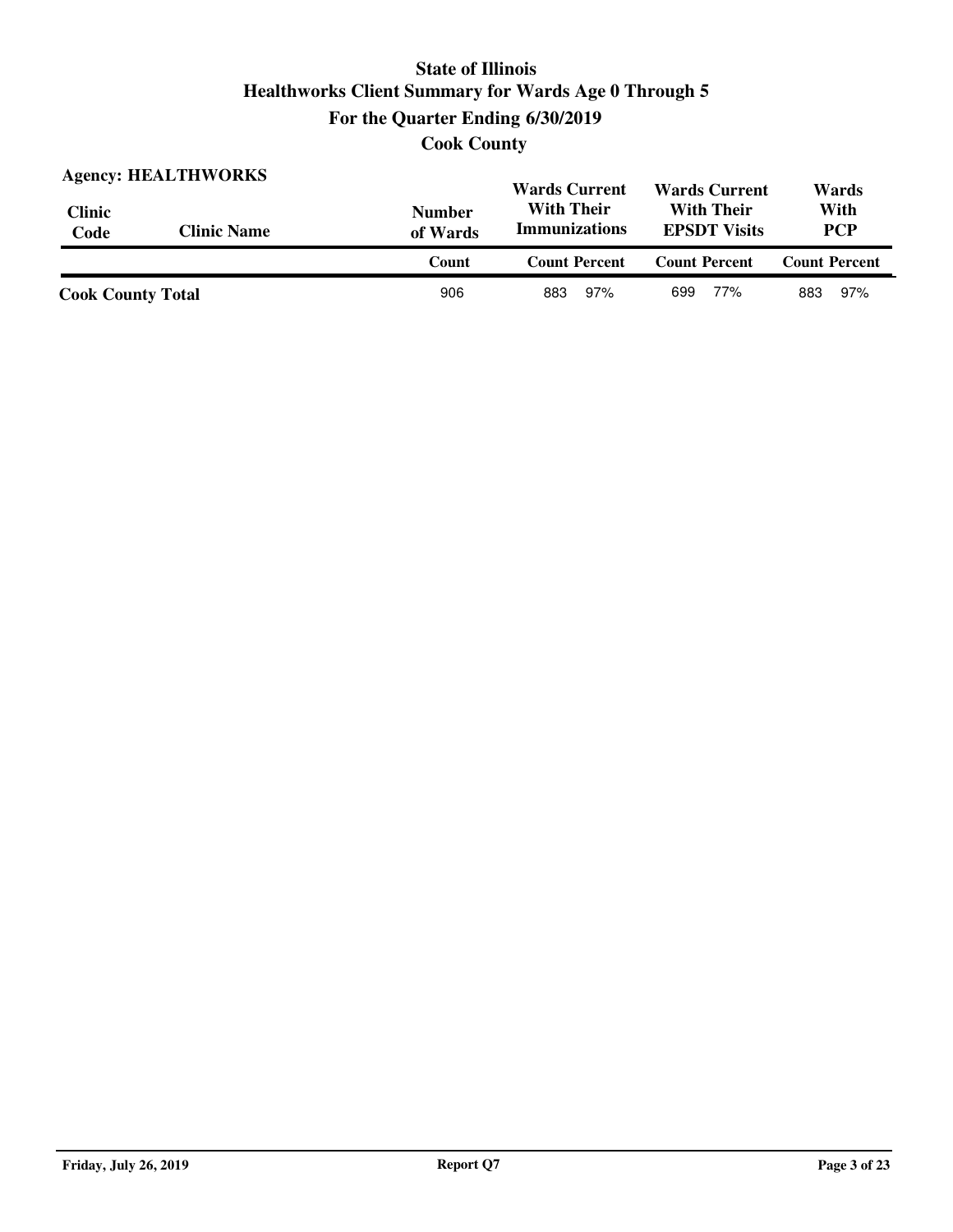|                       | <b>Agency: ADAMS CHD</b> |                           | <b>Wards Current</b>                      |                      |     | <b>Wards Current</b>                     |     | Wards                |
|-----------------------|--------------------------|---------------------------|-------------------------------------------|----------------------|-----|------------------------------------------|-----|----------------------|
| <b>Clinic</b><br>Code | <b>Clinic Name</b>       | <b>Number</b><br>of Wards | <b>With Their</b><br><b>Immunizations</b> |                      |     | <b>With Their</b><br><b>EPSDT Visits</b> |     | With<br><b>PCP</b>   |
|                       |                          | Count                     |                                           | <b>Count Percent</b> |     | <b>Count Percent</b>                     |     | <b>Count Percent</b> |
| 001001                | ADAMS CHD                | 92                        | 91                                        | 99%                  | 89  | 97%                                      | 92  | 100%                 |
| 009001                | <b>BROWN CHD</b>         | 4                         | 4                                         | 100%                 | 4   | 100%                                     | 4   | 100%                 |
| 061001                | <b>GREENE CHD</b>        | 18                        | 18                                        | 100%                 | 17  | 94%                                      | 18  | 100%                 |
| 083005                | <b>JERSEY CHD</b>        | 28                        | 28                                        | 100%                 | 28  | 100%                                     | 28  | 100%                 |
| 149001                | PIKE CHD                 | 5                         | 5                                         | 100%                 | 4   | 80%                                      | 5   | 100%                 |
| 169002                | <b>SCHUYLER CHD</b>      |                           |                                           | 100%                 |     | 100%                                     |     | 100%                 |
| <b>Agency Total</b>   |                          | 148                       | 147                                       | 99%                  | 143 | 97%                                      | 148 | 100%                 |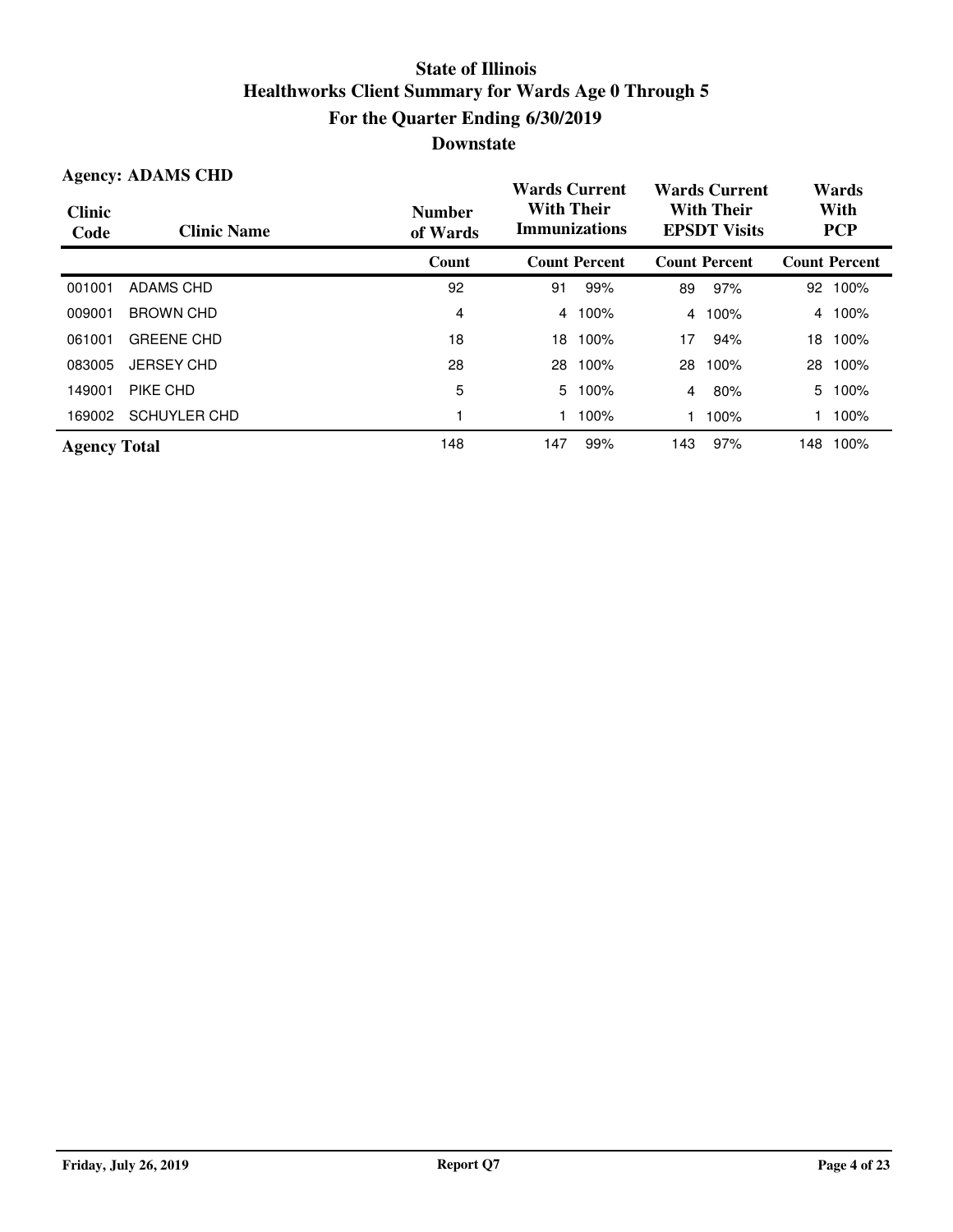|                       | <b>Agency: CHAMPAIGN-URBANA PHD</b> |                           | <b>Wards Current</b>                      |                      |     | <b>Wards Current</b>                     |     | Wards                |
|-----------------------|-------------------------------------|---------------------------|-------------------------------------------|----------------------|-----|------------------------------------------|-----|----------------------|
| <b>Clinic</b><br>Code | <b>Clinic Name</b>                  | <b>Number</b><br>of Wards | <b>With Their</b><br><b>Immunizations</b> |                      |     | <b>With Their</b><br><b>EPSDT Visits</b> |     | With<br><b>PCP</b>   |
|                       |                                     | Count                     |                                           | <b>Count Percent</b> |     | <b>Count Percent</b>                     |     | <b>Count Percent</b> |
| 019001                | CHAMPAIGN-URBANA PHD - CHAMPAI      | 117                       | 113                                       | 97%                  | 116 | 99%                                      | 117 | 100%                 |
| 053001                | FORD CHD                            | 13                        | 13                                        | 100%                 | 11  | 85%                                      | 13  | 100%                 |
| 075001                | <b>IROQUOIS COUNTY</b>              | 16                        | 15                                        | 94%                  | 16  | 100%                                     | 16  | 100%                 |
| <b>Agency Total</b>   |                                     | 146                       | 141                                       | 97%                  | 143 | 98%                                      | 146 | 100%                 |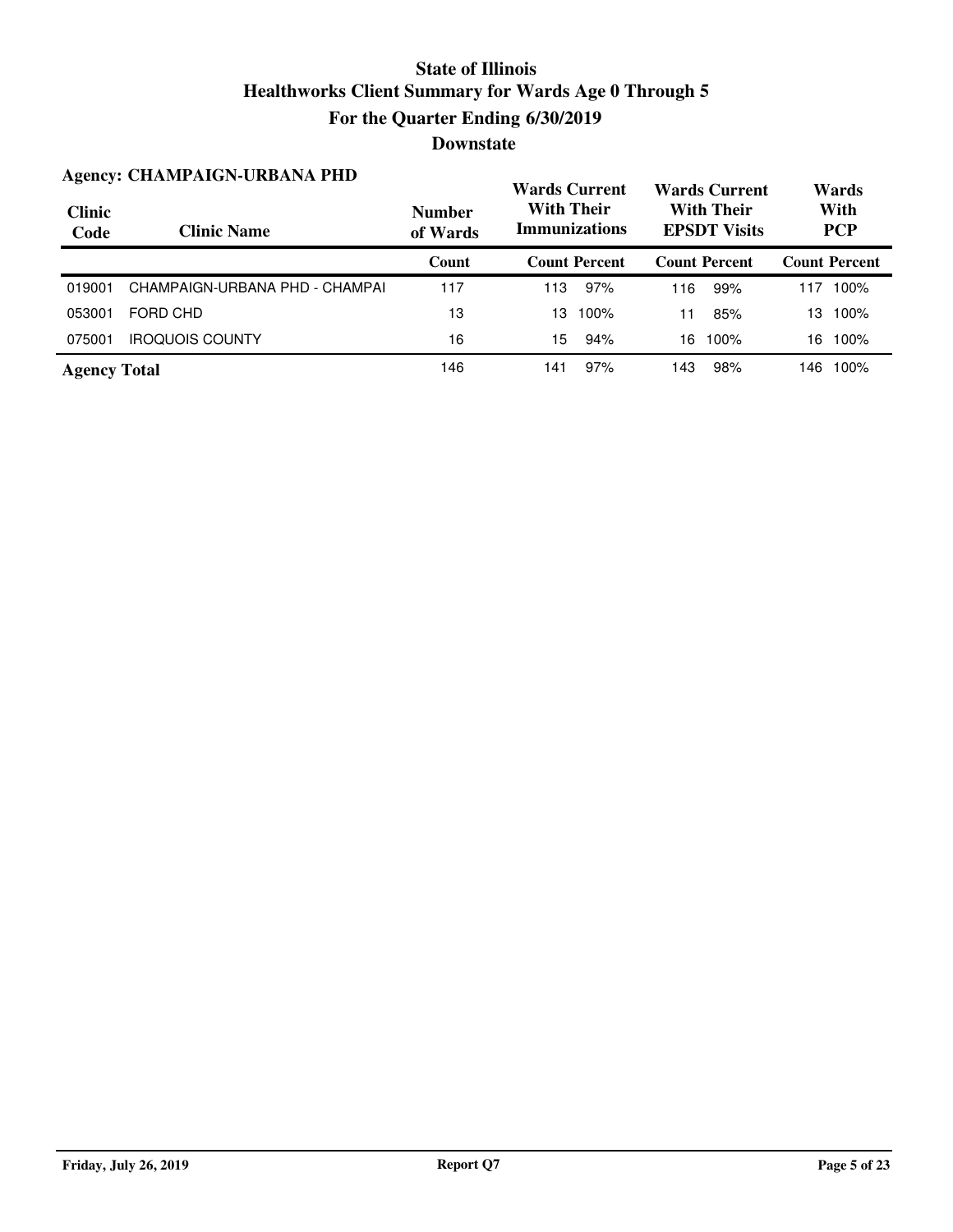|                       | <b>Agency: DUPAGE CHD</b>     |                           | <b>Wards Current</b>                      |                      |     | <b>Wards Current</b>                     |     | Wards                |
|-----------------------|-------------------------------|---------------------------|-------------------------------------------|----------------------|-----|------------------------------------------|-----|----------------------|
| <b>Clinic</b><br>Code | <b>Clinic Name</b>            | <b>Number</b><br>of Wards | <b>With Their</b><br><b>Immunizations</b> |                      |     | <b>With Their</b><br><b>EPSDT</b> Visits |     | With<br><b>PCP</b>   |
|                       |                               | Count                     |                                           | <b>Count Percent</b> |     | <b>Count Percent</b>                     |     | <b>Count Percent</b> |
| 031047                | AUNT MARTHA'S AURORA          | 72                        | 71                                        | 99%                  | 71  | 99%                                      | 72  | 100%                 |
| 043002                | DUPAGE CHD - WHEATON          | 101                       | 97                                        | 96%                  | 95  | 94%                                      | 101 | 100%                 |
| 093001                | KENDALL COUNTY HEALTH & HUMAN | 24                        | 24                                        | 100%                 | 22  | 92%                                      | 24  | 100%                 |
| 089015                | VNA FOX VALLEY - KANE         |                           | 0                                         | $0\%$                |     | 100%                                     |     | 100%                 |
| <b>Agency Total</b>   |                               | 198                       | 192                                       | 97%                  | 189 | 95%                                      | 198 | 100%                 |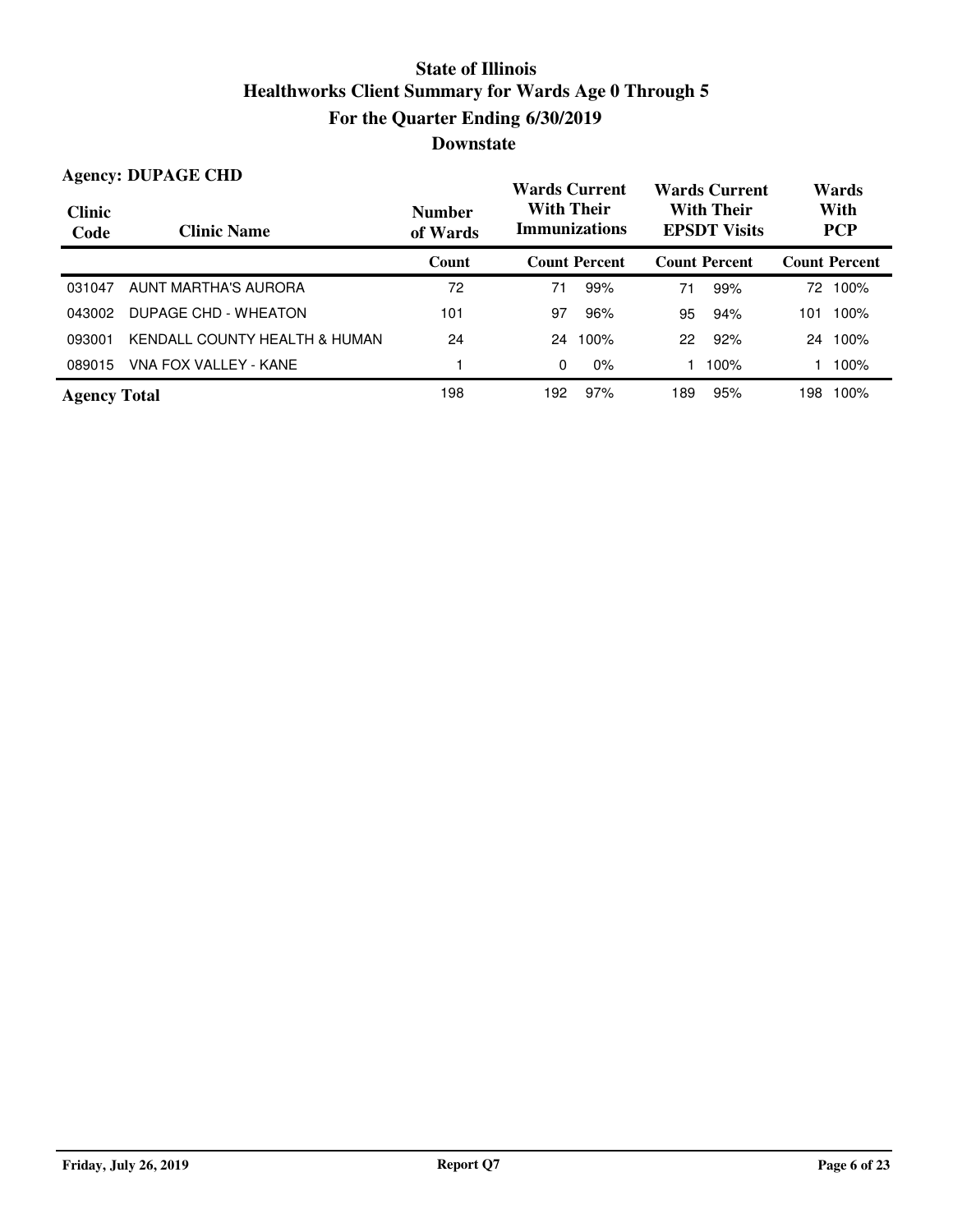|                       | <b>Agency: EFFINGHAM CHD</b> |                           | <b>Wards Current</b>                      |                      |     | <b>Wards Current</b>                     |     | Wards                |
|-----------------------|------------------------------|---------------------------|-------------------------------------------|----------------------|-----|------------------------------------------|-----|----------------------|
| <b>Clinic</b><br>Code | <b>Clinic Name</b>           | <b>Number</b><br>of Wards | <b>With Their</b><br><b>Immunizations</b> |                      |     | <b>With Their</b><br><b>EPSDT Visits</b> |     | With<br><b>PCP</b>   |
|                       |                              | Count                     |                                           | <b>Count Percent</b> |     | <b>Count Percent</b>                     |     | <b>Count Percent</b> |
| 025002                | <b>CLAY CHD</b>              | 14                        |                                           | 14 100%              | 9   | 64%                                      |     | 14 100%              |
| 033001                | CRAWFORD CHD                 | 28                        | 28                                        | 100%                 | 23  | 82%                                      | 28  | 100%                 |
| 049001                | <b>EFFINGHAM CHD</b>         | 47                        | 45                                        | 96%                  | 43  | 91%                                      | 47  | 100%                 |
| 051077                | <b>FAYETTE CHD</b>           | 30                        | 29                                        | 97%                  | 27  | 90%                                      | 30  | 100%                 |
| 065003                | <b>HAMILTON CHD</b>          | 16                        | 15                                        | 94%                  | 16  | 100%                                     | 16  | 100%                 |
| 159001                | JASPER - RICHLAND - OLNEY    | 17                        | 16                                        | 94%                  | 15  | 88%                                      | 17  | 100%                 |
| 079001                | JASPER CHD - NEWTON          | 11                        | 11                                        | 100%                 | 10  | 91%                                      | 11  | 100%                 |
| 081001                | <b>JEFFERSON CHD</b>         | 41                        | 41                                        | 100%                 | 32  | 78%                                      | 41  | 100%                 |
| 101001                | <b>LAWRENCE CHD</b>          | 16                        | 16                                        | 100%                 | 15  | 94%                                      | 16  | 100%                 |
| 121002                | <b>MARION CHD-CENTRALIA</b>  | 36                        | 35                                        | 97%                  | 33  | 92%                                      | 36  | 100%                 |
| 121001                | <b>MARION CHD-SALEM</b>      | 51                        | 50                                        | 98%                  | 49  | 96%                                      | 51  | 100%                 |
| 185001                | <b>WABASH CHD</b>            | 22                        | 22                                        | 100%                 | 18  | 82%                                      | 20  | 91%                  |
| 191002                | <b>WAYNE CHD - WAYNE</b>     | 29                        | 27                                        | 93%                  | 29  | 100%                                     | 29  | 100%                 |
| <b>Agency Total</b>   |                              | 358                       | 349                                       | 97%                  | 319 | 89%                                      | 356 | 99%                  |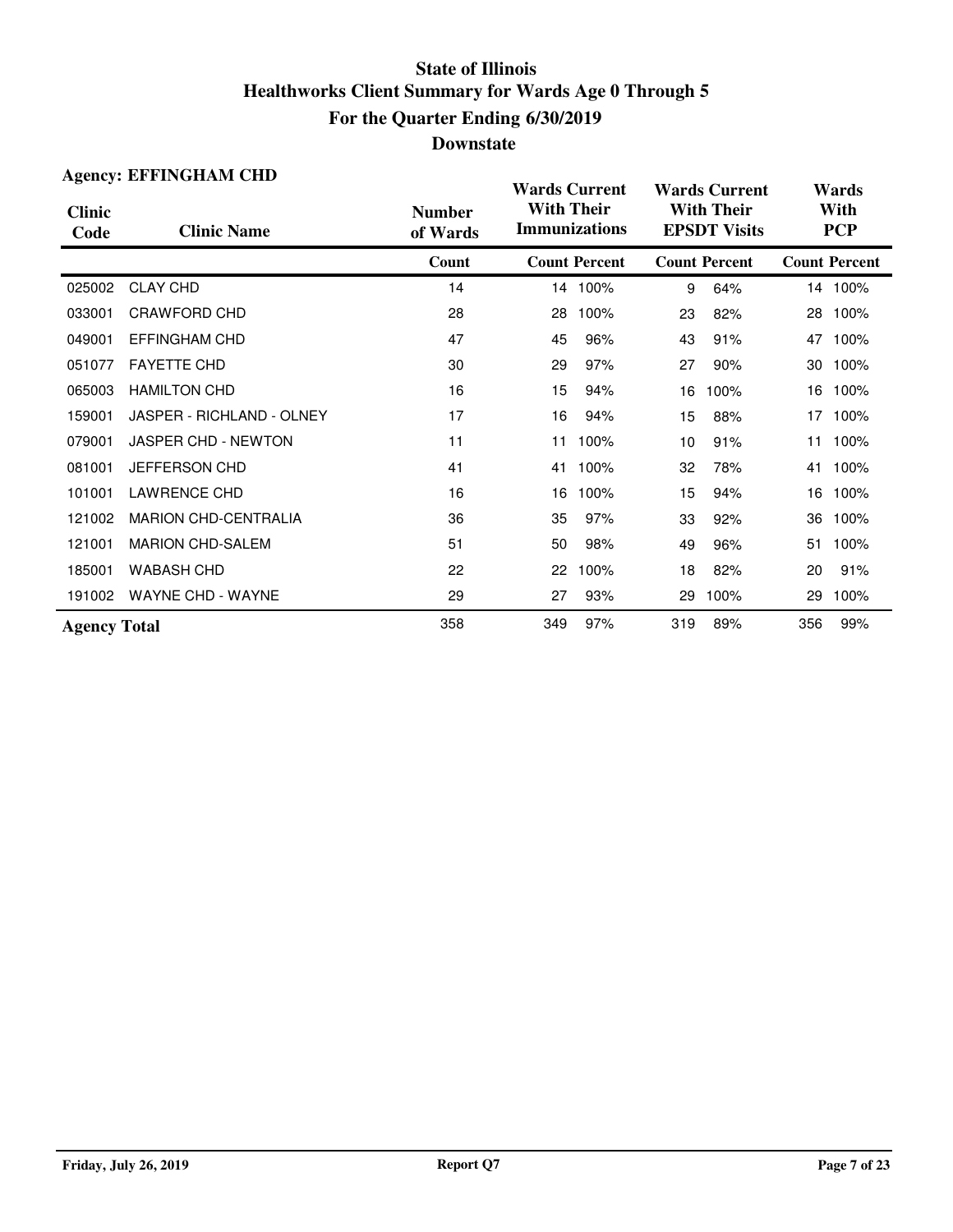|                       | <b>Agency: JACKSON CHD</b>     |                           | <b>Wards Current</b>                      |                      |                      | <b>Wards Current</b>                     |      | Wards                |
|-----------------------|--------------------------------|---------------------------|-------------------------------------------|----------------------|----------------------|------------------------------------------|------|----------------------|
| <b>Clinic</b><br>Code | <b>Clinic Name</b>             | <b>Number</b><br>of Wards | <b>With Their</b><br><b>Immunizations</b> |                      |                      | <b>With Their</b><br><b>EPSDT</b> Visits |      | With<br><b>PCP</b>   |
|                       |                                | Count                     |                                           | <b>Count Percent</b> | <b>Count Percent</b> |                                          |      | <b>Count Percent</b> |
| 165001                | EGYPTIAN PUBLIC AND MENTAL HD  | 69                        | 66                                        | 96%                  | 68                   | 99%                                      | 69   | 100%                 |
| 199003                | FRANKLIN/WILLIAMSON CHD - MARI | 152                       | 149                                       | 98%                  | 136                  | 89%                                      | 152. | 100%                 |
| 077001                | <b>JACKSON CHD</b>             | 37                        | 37                                        | 100%                 | 34                   | 92%                                      | 37   | 100%                 |
| 145002                | PERRY CHD - PINCKNEYVILLE      | 28                        | 27                                        | 96%                  | 24                   | 86%                                      | 28   | 100%                 |
| <b>Agency Total</b>   |                                | 286                       | 279                                       | 98%                  | 262                  | 92%                                      | 286  | 100%                 |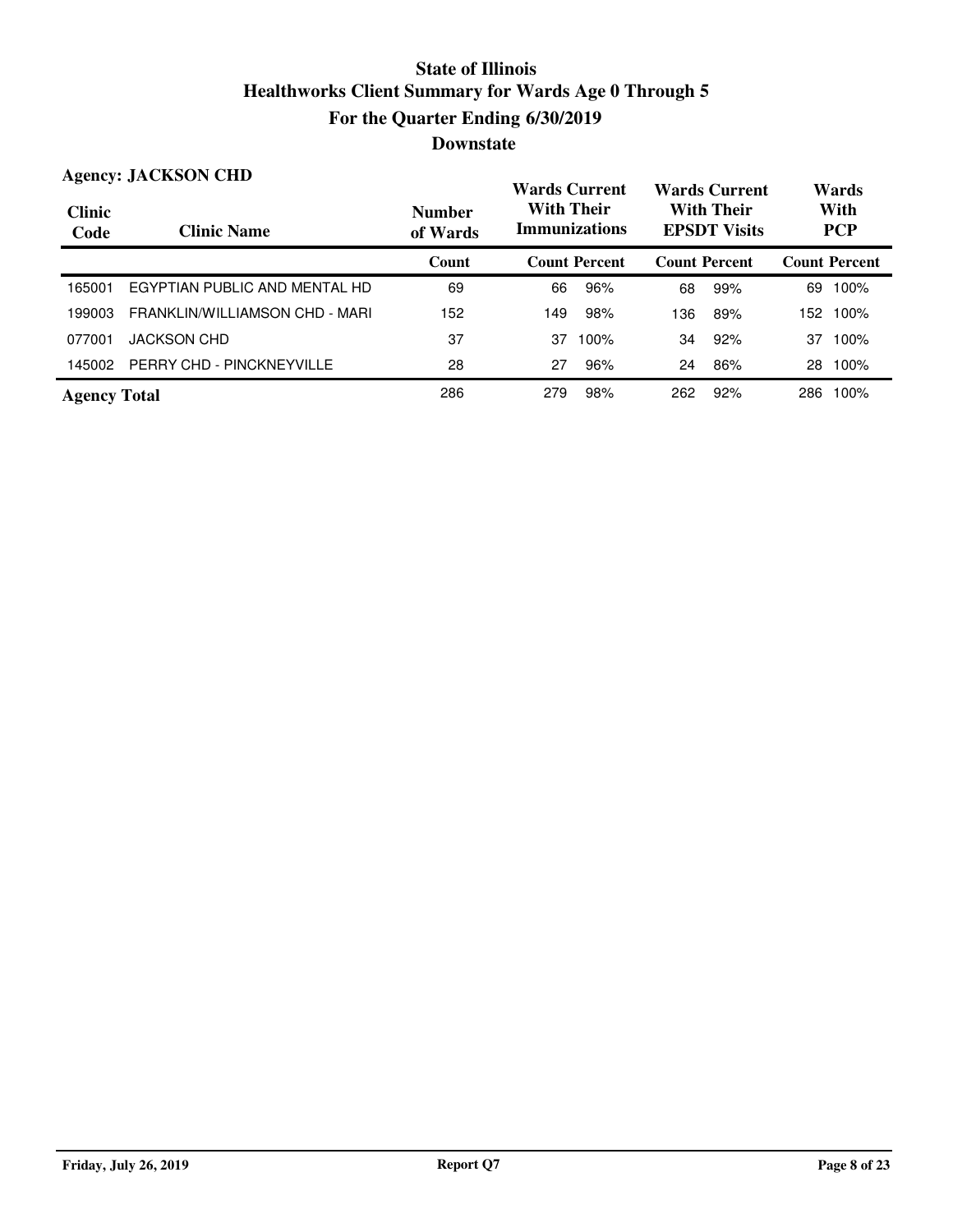| <b>Clinic</b><br>Code | <b>Agency: KANKAKEE CHD-BRADLEY</b><br><b>Clinic Name</b> | <b>Number</b><br>of Wards | <b>Wards Current</b><br><b>With Their</b><br><b>Immunizations</b> | <b>Wards Current</b><br><b>With Their</b><br><b>EPSDT Visits</b> | Wards<br>With<br><b>PCP</b> |
|-----------------------|-----------------------------------------------------------|---------------------------|-------------------------------------------------------------------|------------------------------------------------------------------|-----------------------------|
|                       |                                                           | Count                     | <b>Count Percent</b>                                              | <b>Count Percent</b>                                             | <b>Count Percent</b>        |
| 091008                | KANKAKEE CHD                                              | 35                        | 91%<br>32                                                         | 91%<br>32                                                        | 97%<br>34                   |
| <b>Agency Total</b>   |                                                           | 35                        | 91%<br>32                                                         | 91%<br>32                                                        | 97%<br>34                   |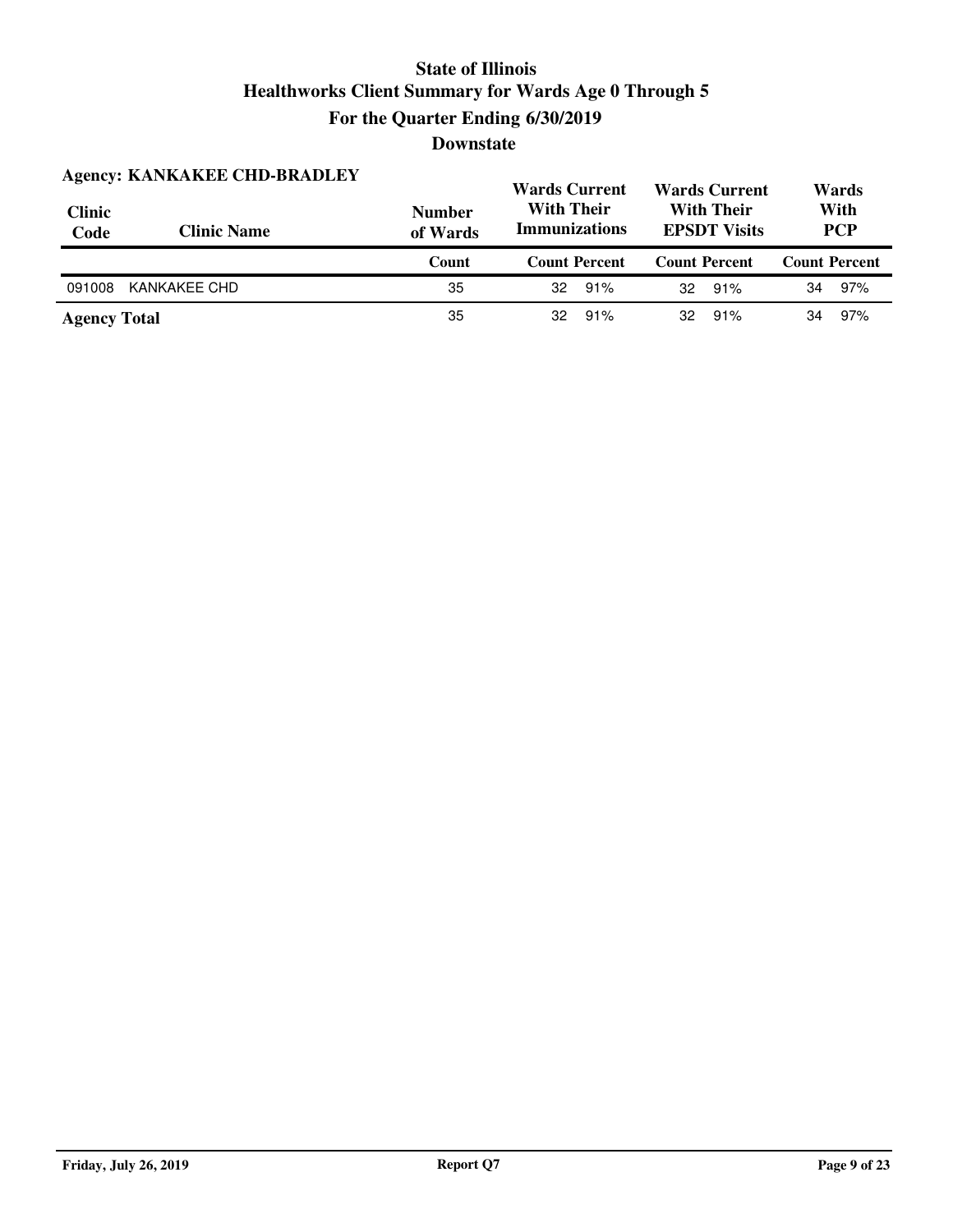| Clinic<br>Code | <b>Agency: LAKE CHD</b><br><b>Clinic Name</b> | <b>Number</b><br>of Wards | <b>Wards Current</b><br><b>With Their</b><br><b>Immunizations</b> | <b>Wards Current</b><br><b>With Their</b><br><b>EPSDT Visits</b> | Wards<br>With<br><b>PCP</b> |
|----------------|-----------------------------------------------|---------------------------|-------------------------------------------------------------------|------------------------------------------------------------------|-----------------------------|
|                |                                               | Count                     | <b>Count Percent</b>                                              | <b>Count Percent</b>                                             | <b>Count Percent</b>        |
|                |                                               |                           |                                                                   |                                                                  |                             |
| 097006         | LAKE CHD - GRAND                              | 158                       | 95%<br>150                                                        | 78%<br>123                                                       | 158 100%                    |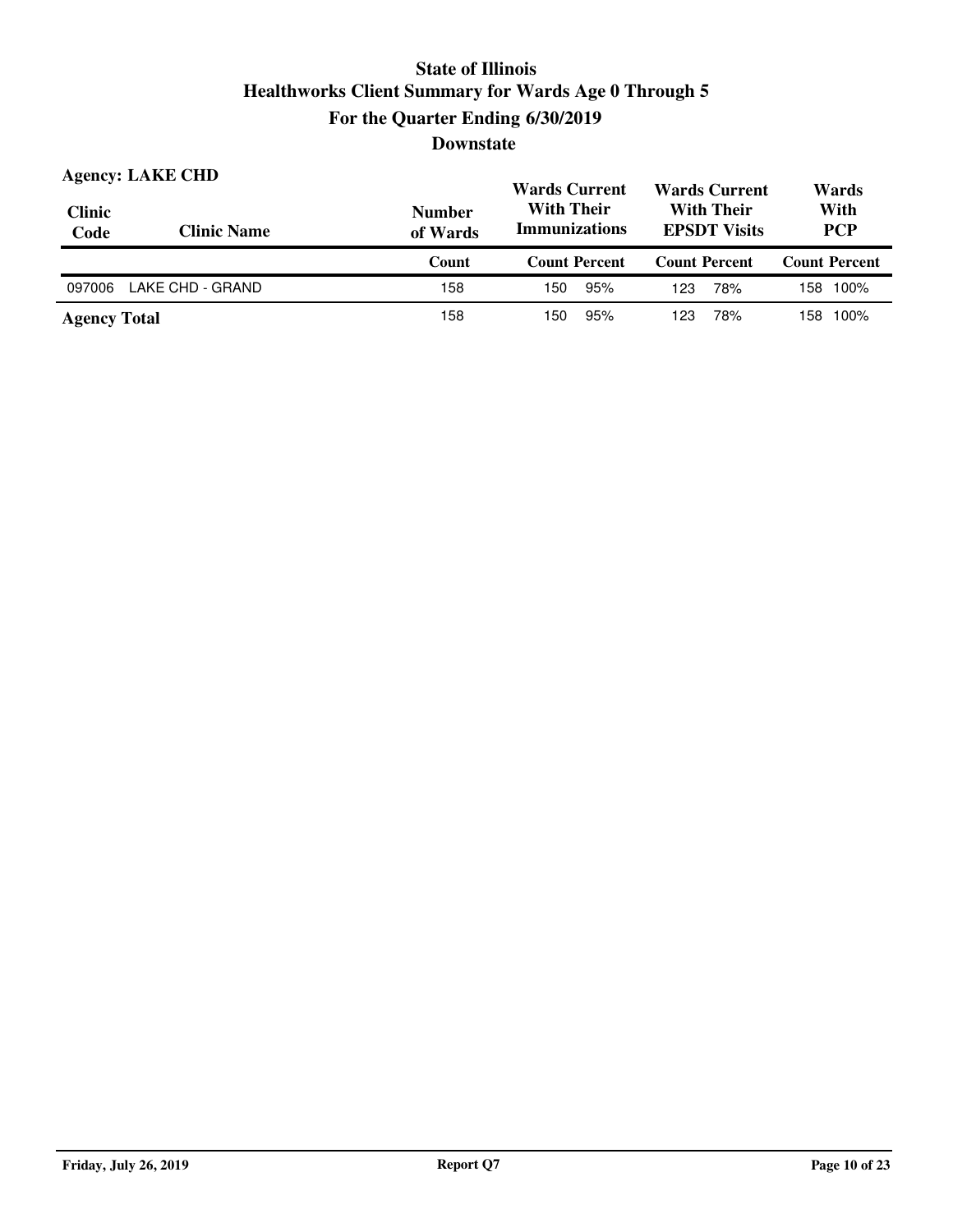| <b>Clinic</b><br>Code | <b>Agency: LASALLE CHD</b><br><b>Clinic Name</b> | <b>Number</b><br>of Wards | <b>Wards Current</b><br><b>With Their</b><br><b>Immunizations</b> | <b>Wards Current</b><br><b>With Their</b><br><b>EPSDT</b> Visits | Wards<br>With<br><b>PCP</b> |
|-----------------------|--------------------------------------------------|---------------------------|-------------------------------------------------------------------|------------------------------------------------------------------|-----------------------------|
|                       |                                                  |                           |                                                                   |                                                                  |                             |
|                       |                                                  | Count                     | <b>Count Percent</b>                                              | <b>Count Percent</b>                                             | <b>Count Percent</b>        |
| 099004                | LASALLE CHD                                      | 52                        | 52 100%                                                           | 52 100%                                                          | 52 100%                     |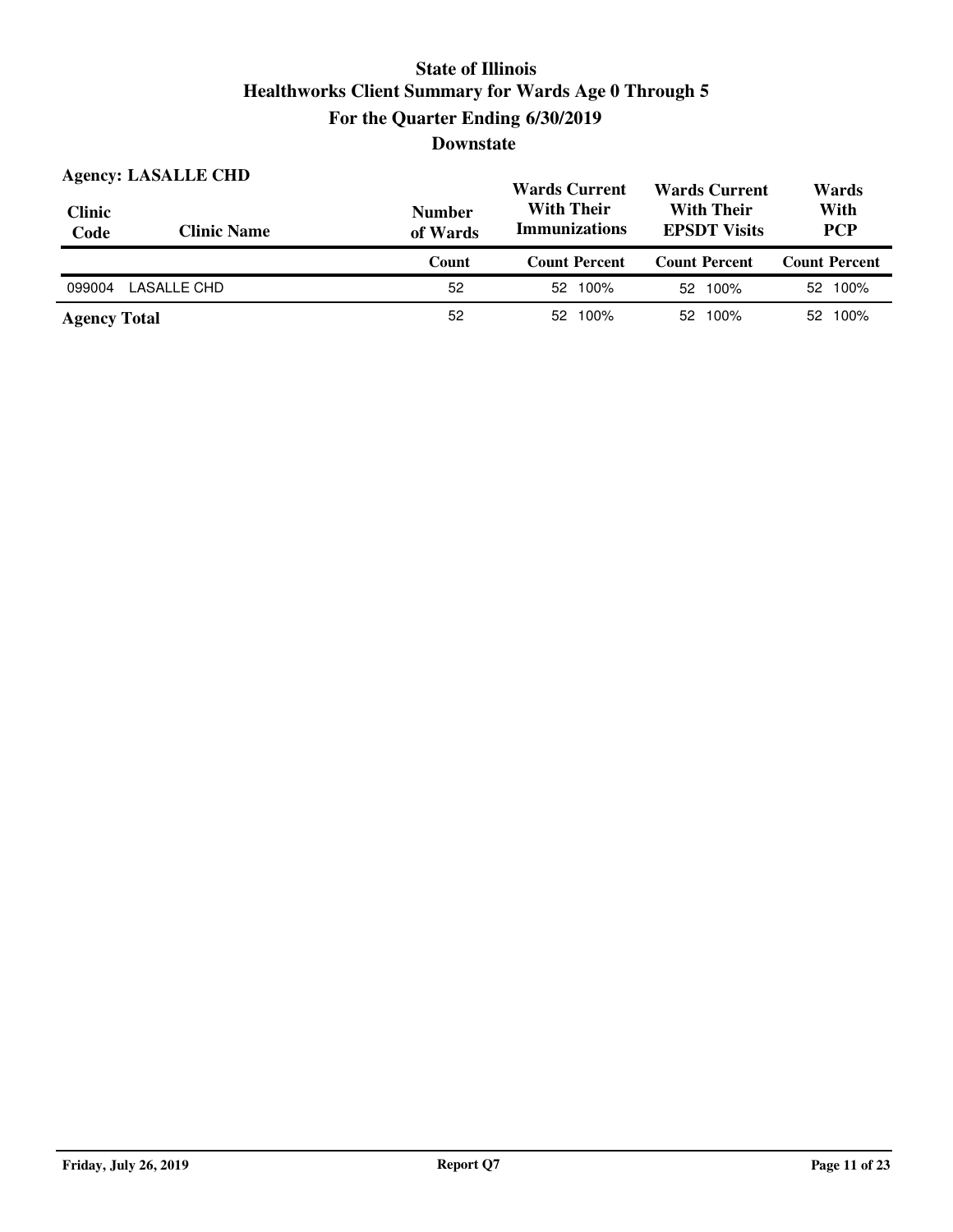| <b>Agency: LOGAN CHD</b> |                             |                           | <b>Wards Current</b>                                                                  |                      |                    | <b>Wards Current</b> |     | Wards                |  |
|--------------------------|-----------------------------|---------------------------|---------------------------------------------------------------------------------------|----------------------|--------------------|----------------------|-----|----------------------|--|
| <b>Clinic</b><br>Code    | <b>Clinic Name</b>          | <b>Number</b><br>of Wards | <b>With Their</b><br><b>With Their</b><br><b>Immunizations</b><br><b>EPSDT Visits</b> |                      | With<br><b>PCP</b> |                      |     |                      |  |
|                          |                             | Count                     |                                                                                       | <b>Count Percent</b> |                    | <b>Count Percent</b> |     | <b>Count Percent</b> |  |
| 017002                   | CASS CHD - BEARDSTOWN       | 20                        | 20                                                                                    | 100%                 | 20                 | 100%                 | 20  | 100%                 |  |
| 021077                   | <b>CHRISTIAN CHD</b>        | 27                        | 25                                                                                    | 93%                  | 21                 | 78%                  |     | 27 100%              |  |
| 057006                   | <b>FULTON CHD</b>           | 35                        | 33                                                                                    | 94%                  | 30                 | 86%                  | 35  | 100%                 |  |
| 107002                   | <b>LOGAN CHD</b>            | 35                        | 35                                                                                    | 100%                 | 25                 | 71%                  | 35  | 100%                 |  |
| 125001                   | <b>MASON CHD</b>            | 20                        | 19                                                                                    | 95%                  | 16                 | 80%                  | 20  | 100%                 |  |
| 135001                   | MONTGOMERY CHD              | 17                        | 16                                                                                    | 94%                  | 15                 | 88%                  | 17  | 100%                 |  |
| 135003                   | MONTGOMERY CHD - LITCHFIELD | 11                        | 10                                                                                    | 91%                  | 11                 | 100%                 | 11  | 100%                 |  |
| 137077                   | <b>MORGAN CHD</b>           | 34                        | 32                                                                                    | 94%                  | 29                 | 85%                  | 34  | 100%                 |  |
| 167004                   | SANGAMON CHD                | 169                       | 163                                                                                   | 96%                  | 121                | 72%                  | 166 | 98%                  |  |
| 179001                   | <b>TAZEWELL CHD</b>         | 191                       | 189                                                                                   | 99%                  | 163                | 85%                  | 191 | 100%                 |  |
| <b>Agency Total</b>      |                             | 559                       | 542                                                                                   | 97%                  | 451                | 81%                  | 556 | 99%                  |  |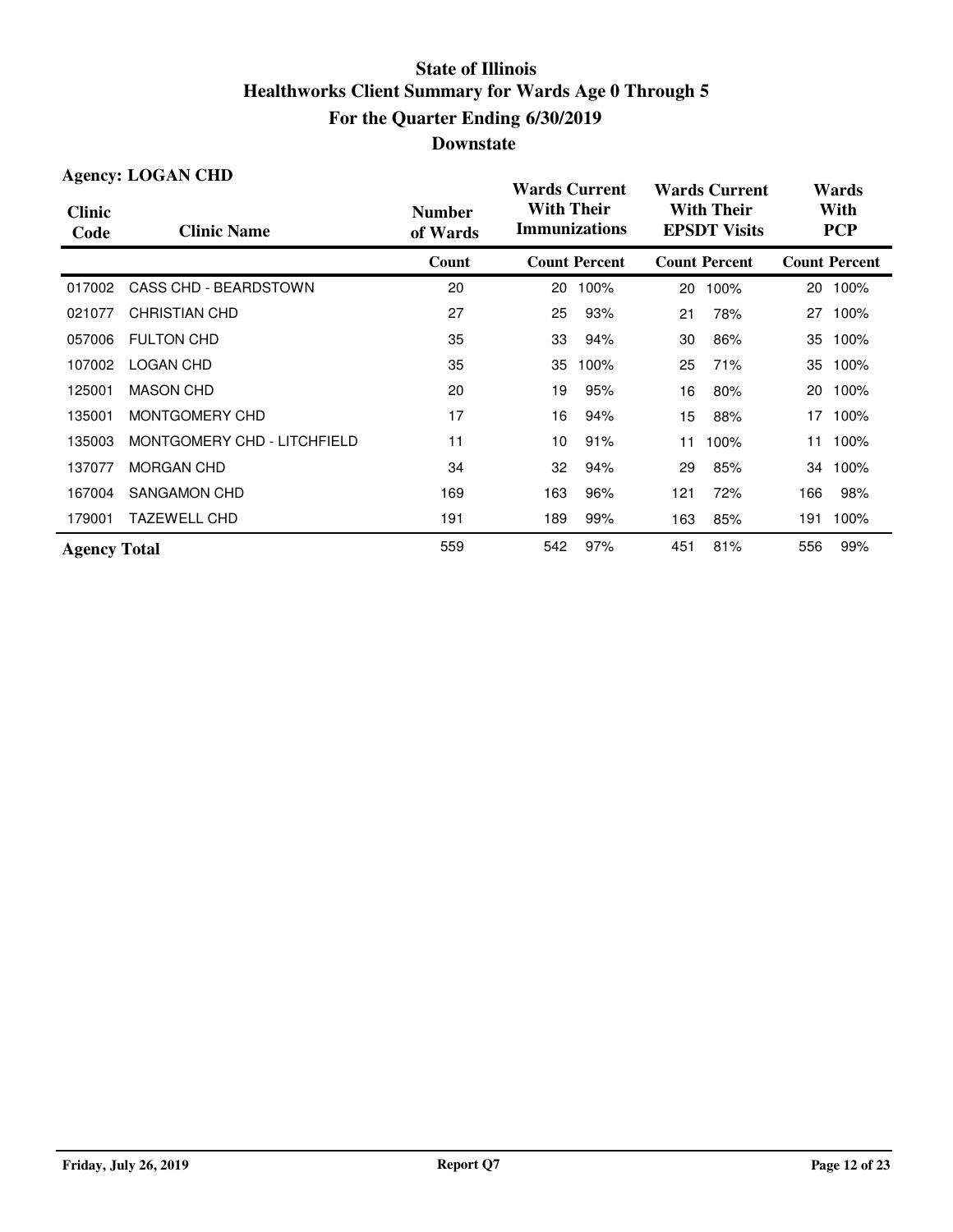| <b>Agency: MACON CHD</b> |                       |                           | <b>Wards Current</b>                      |                      | <b>Wards Current</b>                     |                      | Wards |                      |
|--------------------------|-----------------------|---------------------------|-------------------------------------------|----------------------|------------------------------------------|----------------------|-------|----------------------|
| <b>Clinic</b><br>Code    | <b>Clinic Name</b>    | <b>Number</b><br>of Wards | <b>With Their</b><br><b>Immunizations</b> |                      | <b>With Their</b><br><b>EPSDT Visits</b> |                      |       | With<br><b>PCP</b>   |
|                          |                       | Count                     |                                           | <b>Count Percent</b> |                                          | <b>Count Percent</b> |       | <b>Count Percent</b> |
| 023001                   | <b>CLARK CHD</b>      | 23                        | 22                                        | 96%                  | 23                                       | 100%                 |       | 23 100%              |
| 029002                   | COLES CHD             | 28                        | 27                                        | 96%                  | 24                                       | 86%                  | 28    | 100%                 |
| 035003                   | <b>CUMBERLAND CHD</b> | 13                        | 12                                        | 92%                  | 8                                        | 62%                  | 13    | 100%                 |
| 041004                   | DOUGLAS CHD           | 18                        | 18                                        | 100%                 | 17                                       | 94%                  | 18    | 100%                 |
| 045005                   | <b>EDGAR CHD</b>      | 10                        | 10                                        | 100%                 | 9                                        | 90%                  | 10    | 100%                 |
| 115001                   | <b>MACON CHD</b>      | 162                       | 156                                       | 96%                  | 138                                      | 85%                  | 160   | 99%                  |
| 139002                   | <b>MOULTRIE CHD</b>   | 22                        | 21                                        | 95%                  | 22                                       | 100%                 | 22    | 100%                 |
| 173001                   | SHELBY CHD            | 25                        | 24                                        | 96%                  | 25                                       | 100%                 | 25    | 100%                 |
| <b>Agency Total</b>      |                       | 301                       | 290                                       | 96%                  | 266                                      | 88%                  | 299   | 99%                  |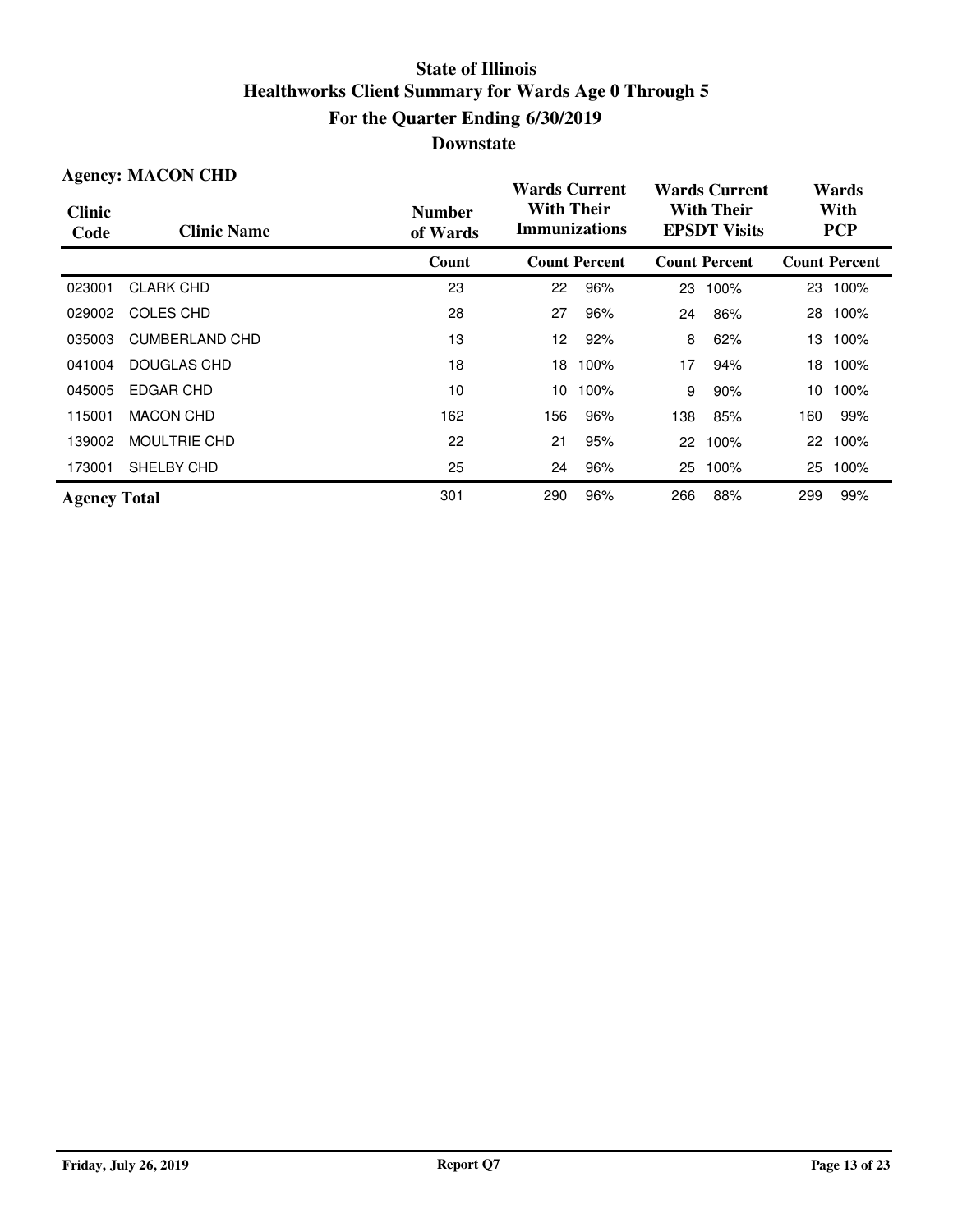| <b>Clinic</b><br>Code | <b>Agency: MCHENRY CHD</b><br><b>Clinic Name</b> | <b>Number</b><br>of Wards | <b>Wards Current</b><br><b>Wards Current</b><br><b>With Their</b><br><b>With Their</b><br><b>Immunizations</b><br><b>EPSDT</b> Visits |                      | Wards<br>With<br><b>PCP</b> |
|-----------------------|--------------------------------------------------|---------------------------|---------------------------------------------------------------------------------------------------------------------------------------|----------------------|-----------------------------|
|                       |                                                  |                           |                                                                                                                                       |                      |                             |
|                       |                                                  | Count                     | <b>Count Percent</b>                                                                                                                  | <b>Count Percent</b> | <b>Count Percent</b>        |
| 111002                | <b>MCHENRY CHD</b>                               | 60                        | 97%<br>58                                                                                                                             | 98%<br>59            | 100%<br>60                  |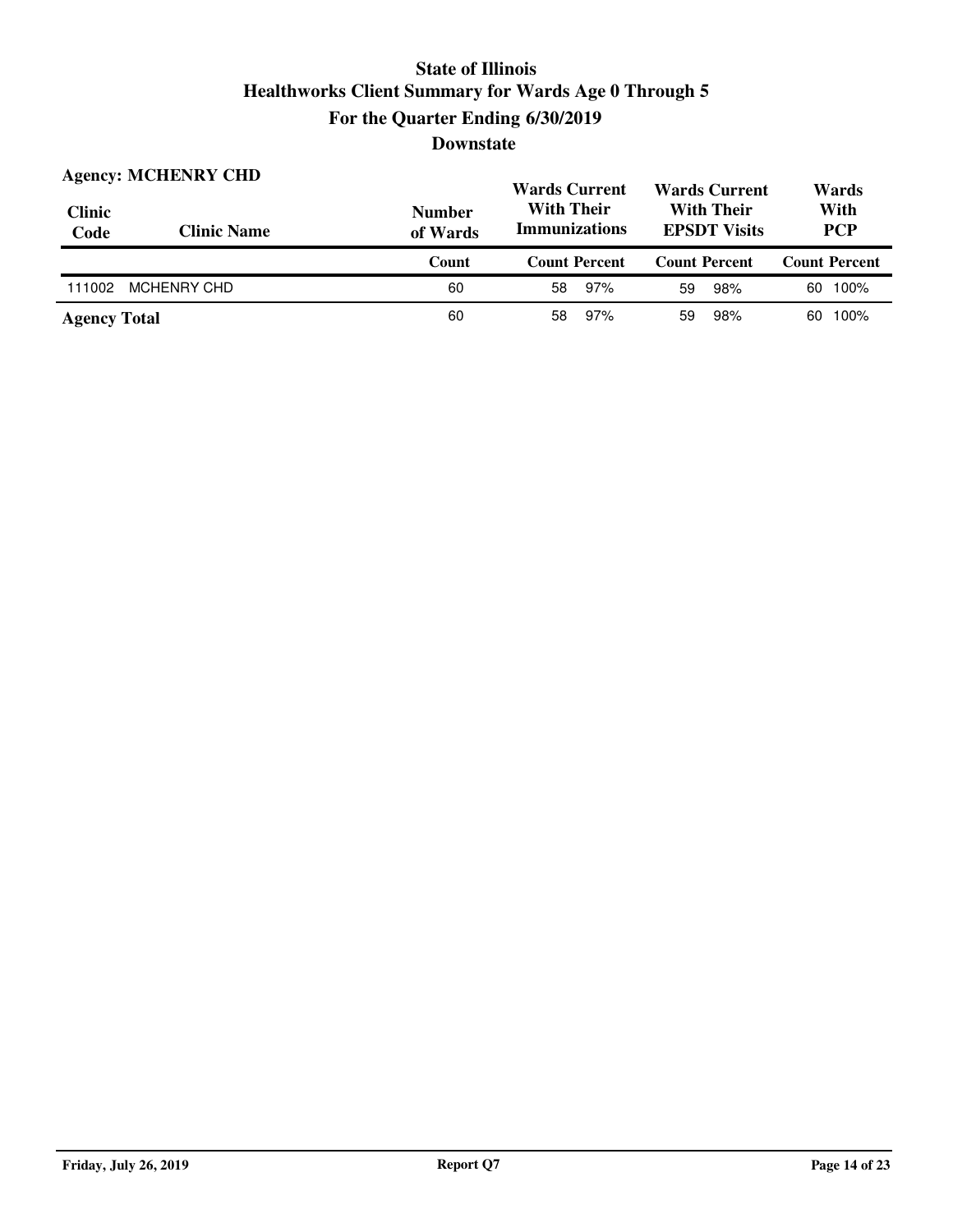|                       | <b>Agency: MCLEAN CHD</b>    |                           | <b>Wards Current</b>                      |                      |                                          | <b>Wards Current</b> | Wards              |                      |
|-----------------------|------------------------------|---------------------------|-------------------------------------------|----------------------|------------------------------------------|----------------------|--------------------|----------------------|
| <b>Clinic</b><br>Code | <b>Clinic Name</b>           | <b>Number</b><br>of Wards | <b>With Their</b><br><b>Immunizations</b> |                      | <b>With Their</b><br><b>EPSDT Visits</b> |                      | With<br><b>PCP</b> |                      |
|                       |                              | Count                     |                                           | <b>Count Percent</b> | <b>Count Percent</b>                     |                      |                    | <b>Count Percent</b> |
| 147003                | DEWITT/PIATT BI CHD - PIATT  | 6                         | 6                                         | 100%                 | 5                                        | 83%                  | 6                  | 100%                 |
| 039002                | DEWITT-PIATT BI CHD - DEWITT | 20                        | 20                                        | 100%                 | 17                                       | 85%                  | 19                 | 95%                  |
| 105001                | <b>LIVINGSTON CHD</b>        | 28                        | 28                                        | 100%                 | 26                                       | 93%                  | 28                 | 100%                 |
| 113001                | <b>MCLEAN CHD</b>            | 92                        | 91                                        | 99%                  | 66                                       | 72%                  | 92                 | 100%                 |
| <b>Agency Total</b>   |                              | 146                       | 145                                       | 99%                  | 114                                      | 78%                  | 145                | 99%                  |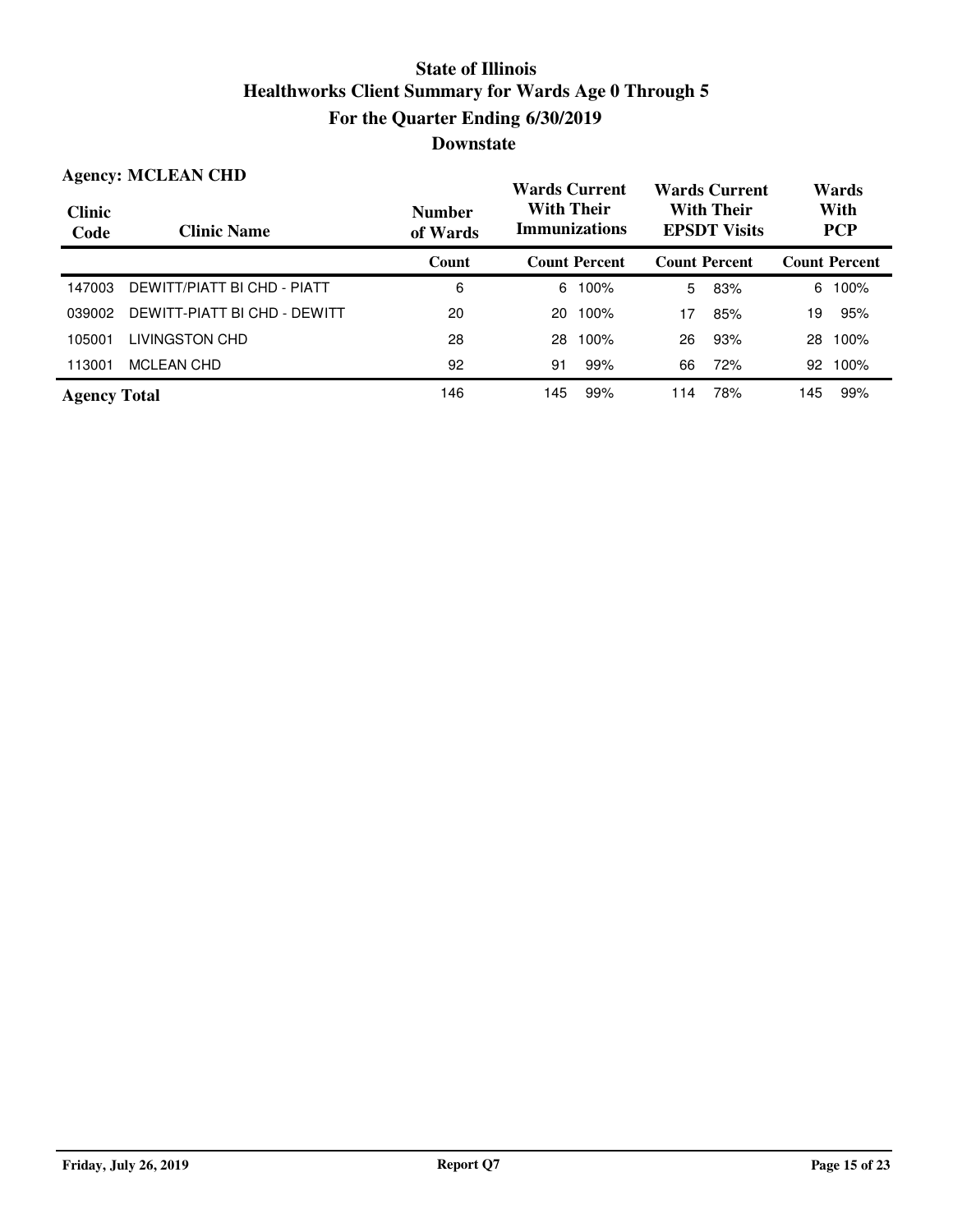| <b>Clinic</b><br>Code | <b>Agency: PEORIA CITY/CHD</b><br><b>Clinic Name</b> | <b>Number</b><br>of Wards | <b>Wards Current</b><br><b>Wards Current</b><br><b>With Their</b><br><b>With Their</b><br><b>Immunizations</b><br><b>EPSDT Visits</b> |                      | Wards<br>With<br><b>PCP</b> |
|-----------------------|------------------------------------------------------|---------------------------|---------------------------------------------------------------------------------------------------------------------------------------|----------------------|-----------------------------|
|                       |                                                      | Count                     | <b>Count Percent</b>                                                                                                                  | <b>Count Percent</b> | <b>Count Percent</b>        |
| 057008                | <b>FULTON CHD - ASTORIA</b>                          | 3                         | 67%<br>2                                                                                                                              | 67%<br>2             | $3 \t100\%$                 |
| <b>Agency Total</b>   |                                                      | З                         | 67%<br>2                                                                                                                              | 67%<br>2             | 3 100%                      |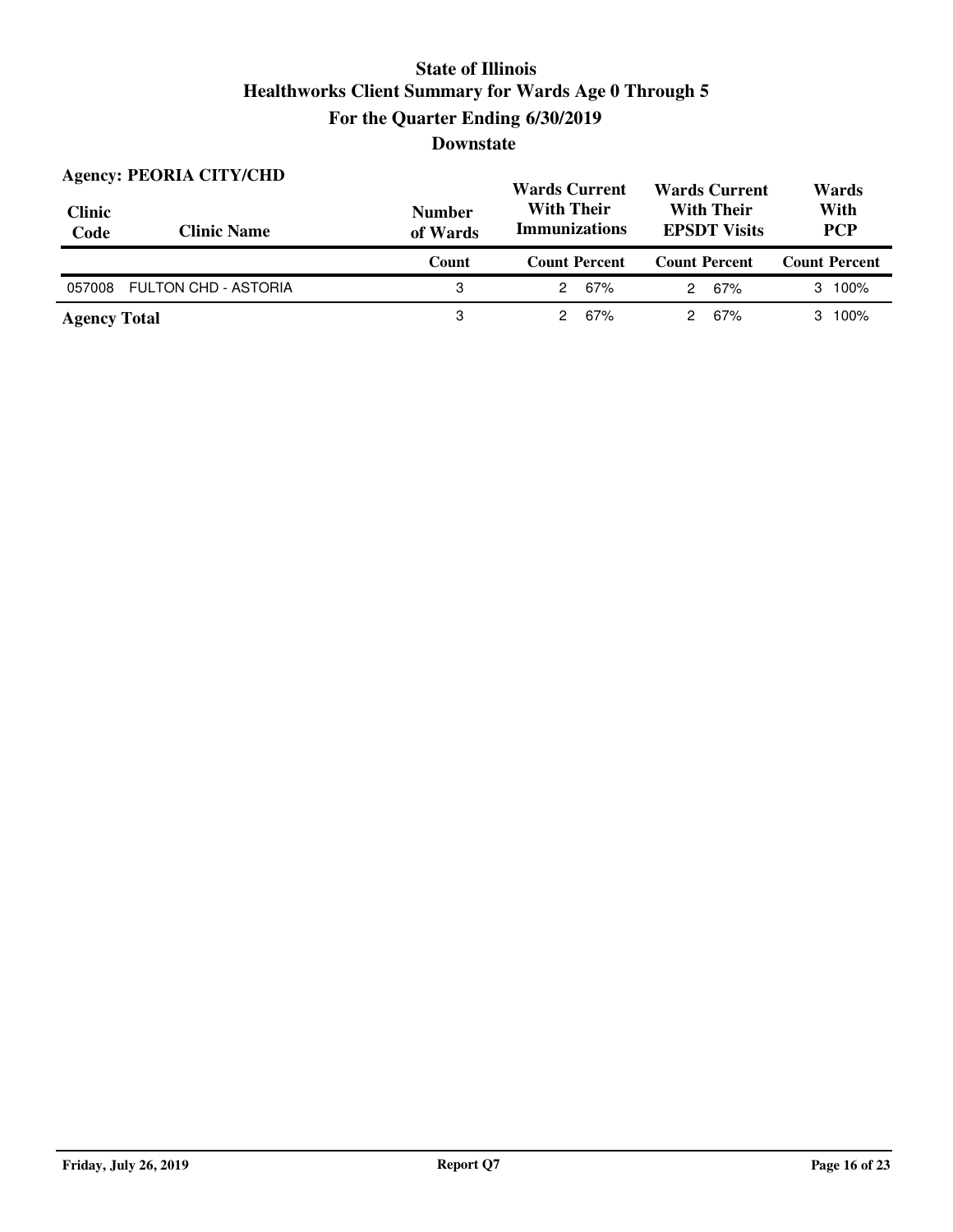| <b>Agency: ROCK ISLAND CHD</b> |                           |                           | <b>Wards Current</b>                      |                      | <b>Wards Current</b>                     |                      | Wards |                      |
|--------------------------------|---------------------------|---------------------------|-------------------------------------------|----------------------|------------------------------------------|----------------------|-------|----------------------|
| <b>Clinic</b><br>Code          | <b>Clinic Name</b>        | <b>Number</b><br>of Wards | <b>With Their</b><br><b>Immunizations</b> |                      | <b>With Their</b><br><b>EPSDT Visits</b> |                      |       | With<br><b>PCP</b>   |
|                                |                           | Count                     |                                           | <b>Count Percent</b> |                                          | <b>Count Percent</b> |       | <b>Count Percent</b> |
| 071004                         | <b>HENDERSON CHD</b>      | 3                         |                                           | 3 100%               | 3                                        | 100%                 |       | 3 100%               |
| 073002                         | <b>HENRY CHD</b>          | 44                        | 39                                        | 89%                  | 33                                       | 75%                  | 43    | 98%                  |
| 073003                         | <b>HENRY CHD - COLONA</b> | 2                         |                                           | 2 100%               |                                          | 2 100%               |       | 2 100%               |
| 095001                         | KNOX CHD                  | 24                        | 23                                        | 96%                  | 24                                       | 100%                 |       | 24 100%              |
| 131003                         | <b>MERCER CHD</b>         | 14                        |                                           | 14 100%              | 14                                       | 100%                 |       | 14 100%              |
| 161001                         | ROCK ISLAND CHD           | 77                        | 75                                        | 97%                  | 67                                       | 87%                  | 73    | 95%                  |
| 187001                         | <b>WARREN CHD</b>         | 7                         |                                           | 7 100%               | 6                                        | 86%                  |       | 100%                 |
| <b>Agency Total</b>            |                           | 171                       | 163                                       | 95%                  | 149                                      | 87%                  | 166   | 97%                  |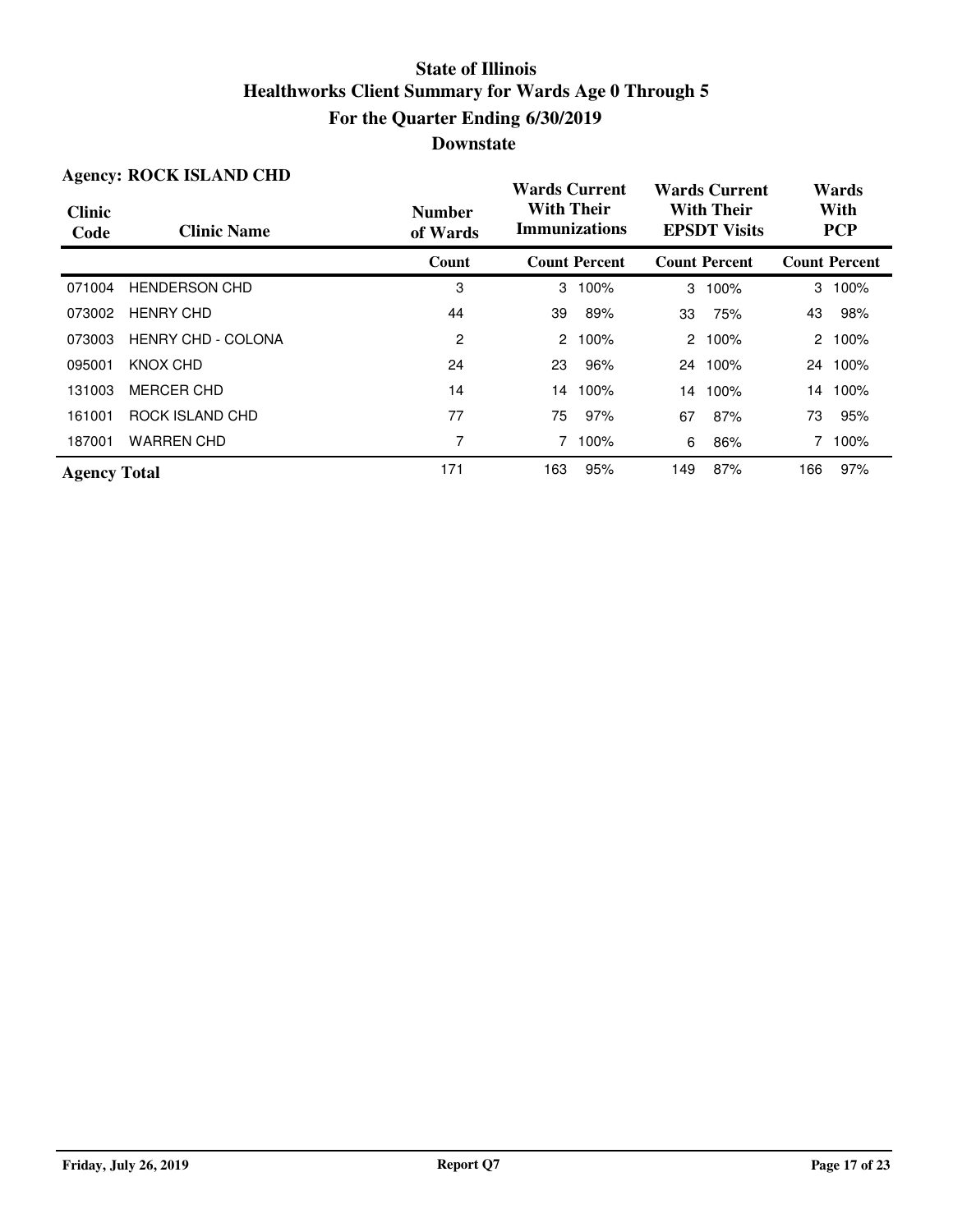#### **Downstate**

| $\mathbf{H}_{\mathbf{S}}$ che $\mathbf{y}$ . 90 $\mathbf{H}_{\mathbf{D}}$ $\mathbf{H}_{\mathbf{D}}$ $\mathbf{H}_{\mathbf{D}}$ $\mathbf{H}_{\mathbf{D}}$ $\mathbf{H}_{\mathbf{D}}$ $\mathbf{H}_{\mathbf{D}}$ |                               |                           | <b>Wards Current</b> |                      |     | <b>Wards Current</b>                     |     | Wards                |  |
|-------------------------------------------------------------------------------------------------------------------------------------------------------------------------------------------------------------|-------------------------------|---------------------------|----------------------|----------------------|-----|------------------------------------------|-----|----------------------|--|
| <b>Clinic</b><br>Code                                                                                                                                                                                       | <b>Clinic Name</b>            | <b>Number</b><br>of Wards | <b>With Their</b>    | <b>Immunizations</b> |     | <b>With Their</b><br><b>EPSDT Visits</b> |     | With<br><b>PCP</b>   |  |
|                                                                                                                                                                                                             |                               | Count                     |                      | <b>Count Percent</b> |     | <b>Count Percent</b>                     |     | <b>Count Percent</b> |  |
| 005001                                                                                                                                                                                                      | <b>BOND CHD</b>               | 13                        |                      | 13 100%              | 9   | 69%                                      |     | 13 100%              |  |
| 027005                                                                                                                                                                                                      | <b>CLINTON CHD</b>            | 7                         |                      | 7 100%               | 6   | 86%                                      |     | 7 100%               |  |
| 119002                                                                                                                                                                                                      | COORD YTH SERV - GRANITE CITY | 117                       | 116                  | 99%                  | 98  | 84%                                      |     | 117 100%             |  |
| 119001                                                                                                                                                                                                      | COORD YTH SERV - WOOD RIVER   | 135                       | 131                  | 97%                  | 119 | 88%                                      | 134 | 99%                  |  |
| 163001                                                                                                                                                                                                      | <b>EAST SIDE HD</b>           | 44                        |                      | 44 100%              | 42  | 95%                                      |     | 44 100%              |  |
| 163002                                                                                                                                                                                                      | <b>EAST SIDE HD - CAHOKIA</b> | 4                         | 4                    | 100%                 | 3   | 75%                                      |     | 4 100%               |  |
| 133001                                                                                                                                                                                                      | MONROE CHD                    | 24                        |                      | 24 100%              | 20  | 83%                                      |     | 24 100%              |  |
| 157001                                                                                                                                                                                                      | RANDOLPH CHD                  | 29                        | 28                   | 97%                  | 26  | 90%                                      | 29  | 100%                 |  |
| 163051                                                                                                                                                                                                      | ST CLAIR CHD                  | 189                       | 175                  | 93%                  | 167 | 88%                                      | 189 | 100%                 |  |
| 189008                                                                                                                                                                                                      | <b>WASHINGTON CHD</b>         | 7                         |                      | 100%                 | 5   | 71%                                      |     | 7 100%               |  |
| <b>Agency Total</b>                                                                                                                                                                                         |                               | 569                       | 549                  | 96%                  | 495 | 87%                                      |     | 568 100%             |  |

#### **Agency: SO ILL HEALTHCARE FOUND**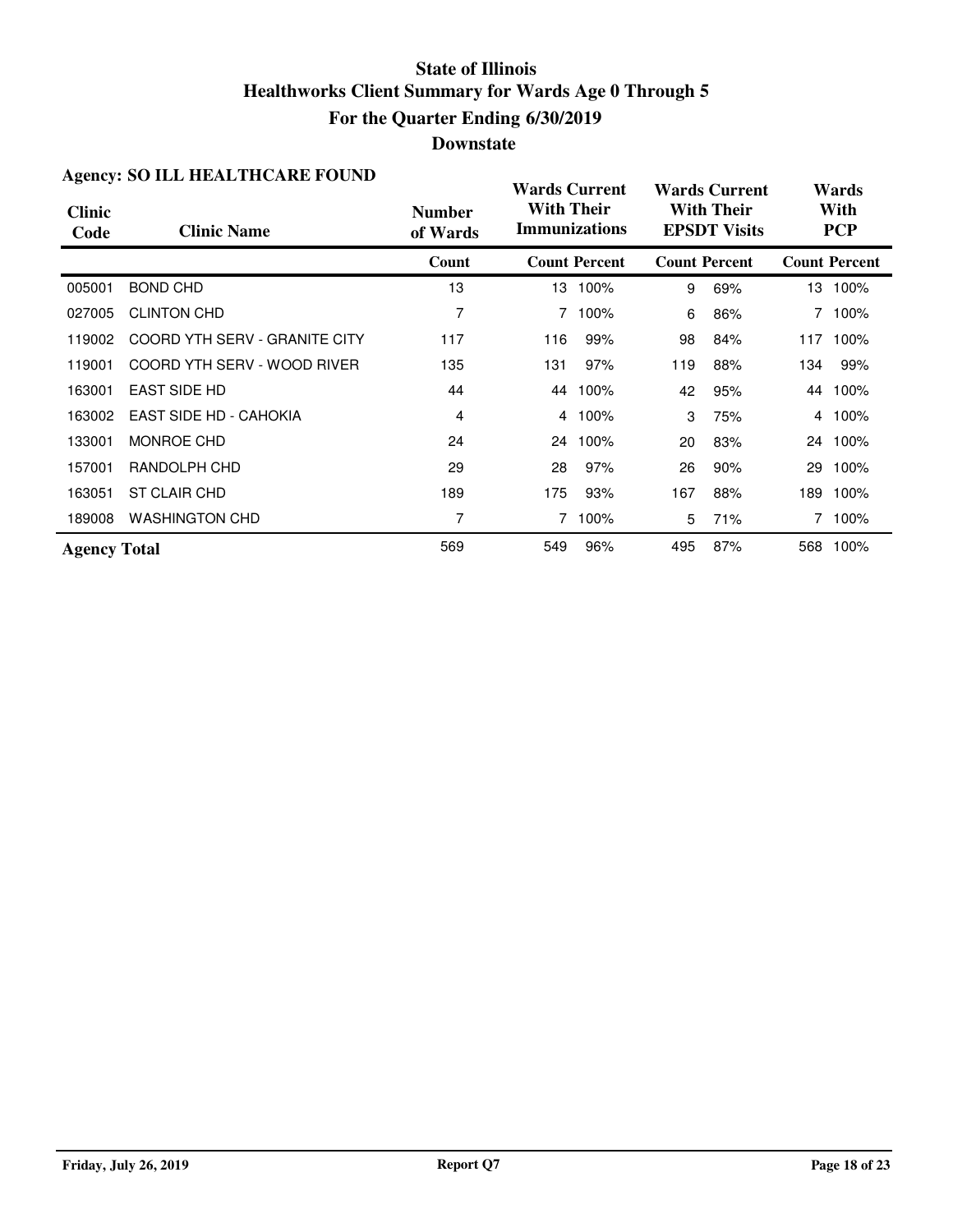| <b>Clinic</b><br>Code | <b>Agency: SOUTHERN SEVEN HD</b><br><b>Clinic Name</b> | <b>Number</b><br>of Wards | <b>Wards Current</b><br><b>Wards Current</b><br><b>With Their</b><br><b>With Their</b><br><b>Immunizations</b><br><b>EPSDT Visits</b> |                      | Wards<br>With<br><b>PCP</b> |  |
|-----------------------|--------------------------------------------------------|---------------------------|---------------------------------------------------------------------------------------------------------------------------------------|----------------------|-----------------------------|--|
|                       |                                                        |                           |                                                                                                                                       |                      |                             |  |
|                       |                                                        | Count                     | <b>Count Percent</b>                                                                                                                  | <b>Count Percent</b> | <b>Count Percent</b>        |  |
| 153001                | SOUTHERN 7 CHD - PULASKI                               | 82                        | 95%<br>78                                                                                                                             | 59%<br>48            | 98%<br>80                   |  |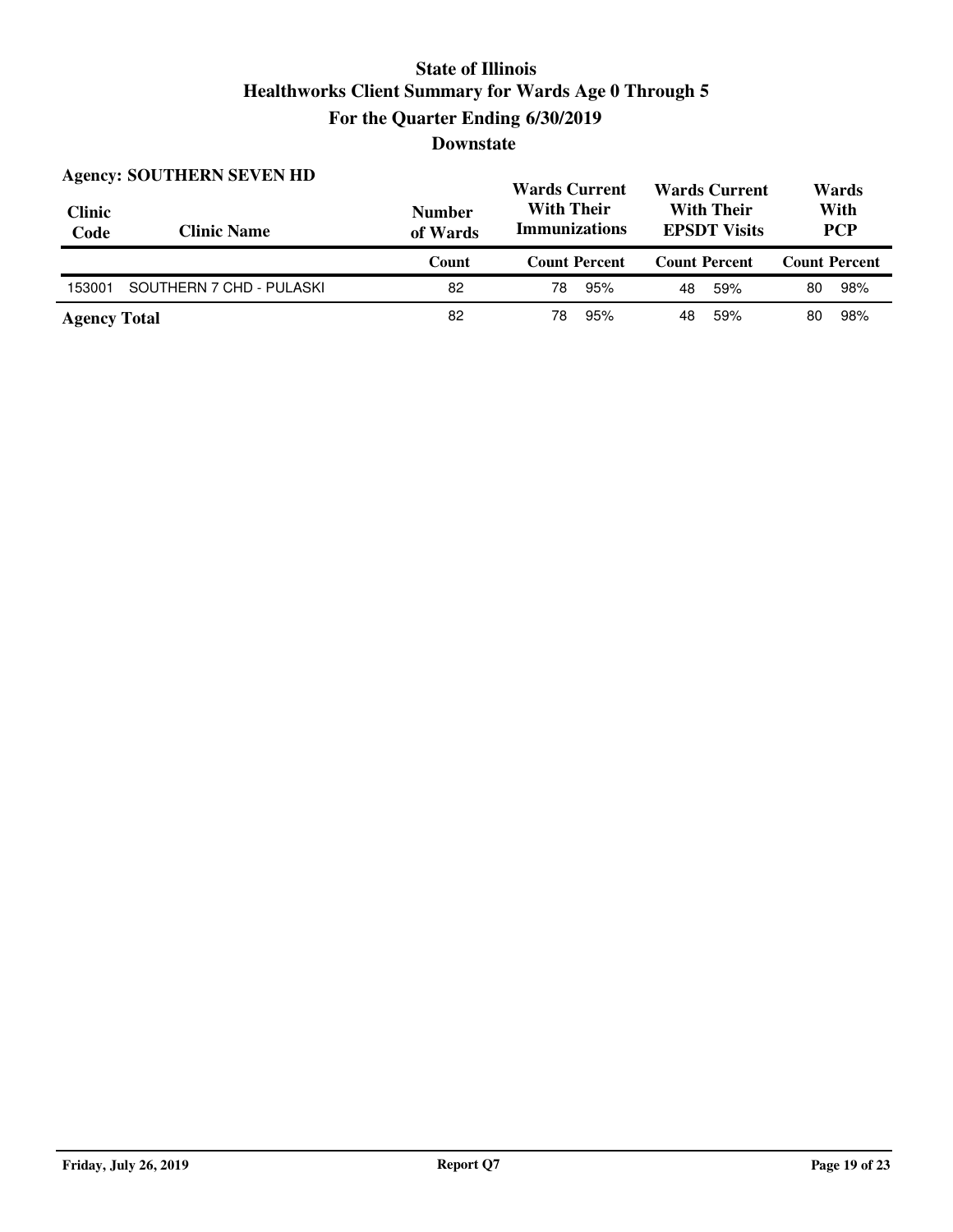| <b>Agency: TASC</b>   |                    |                           | <b>Wards Current</b>                                                                  |     |                | <b>Wards Current</b> | Wards |                      |
|-----------------------|--------------------|---------------------------|---------------------------------------------------------------------------------------|-----|----------------|----------------------|-------|----------------------|
| <b>Clinic</b><br>Code | <b>Clinic Name</b> | <b>Number</b><br>of Wards | <b>With Their</b><br><b>With Their</b><br><b>Immunizations</b><br><b>EPSDT Visits</b> |     |                | With<br><b>PCP</b>   |       |                      |
|                       |                    | Count                     | <b>Count Percent</b>                                                                  |     |                | <b>Count Percent</b> |       | <b>Count Percent</b> |
| 123002                | MARSHALL CHD       | 5                         | 4                                                                                     | 80% | $\overline{4}$ | 80%                  |       | 5 100%               |
| 143010                | TASC               | 210                       | 205                                                                                   | 98% | 133            | 63%                  | 210   | 100%                 |
| <b>Agency Total</b>   |                    | 215                       | 209                                                                                   | 97% | 137            | 64%                  | 215   | 100%                 |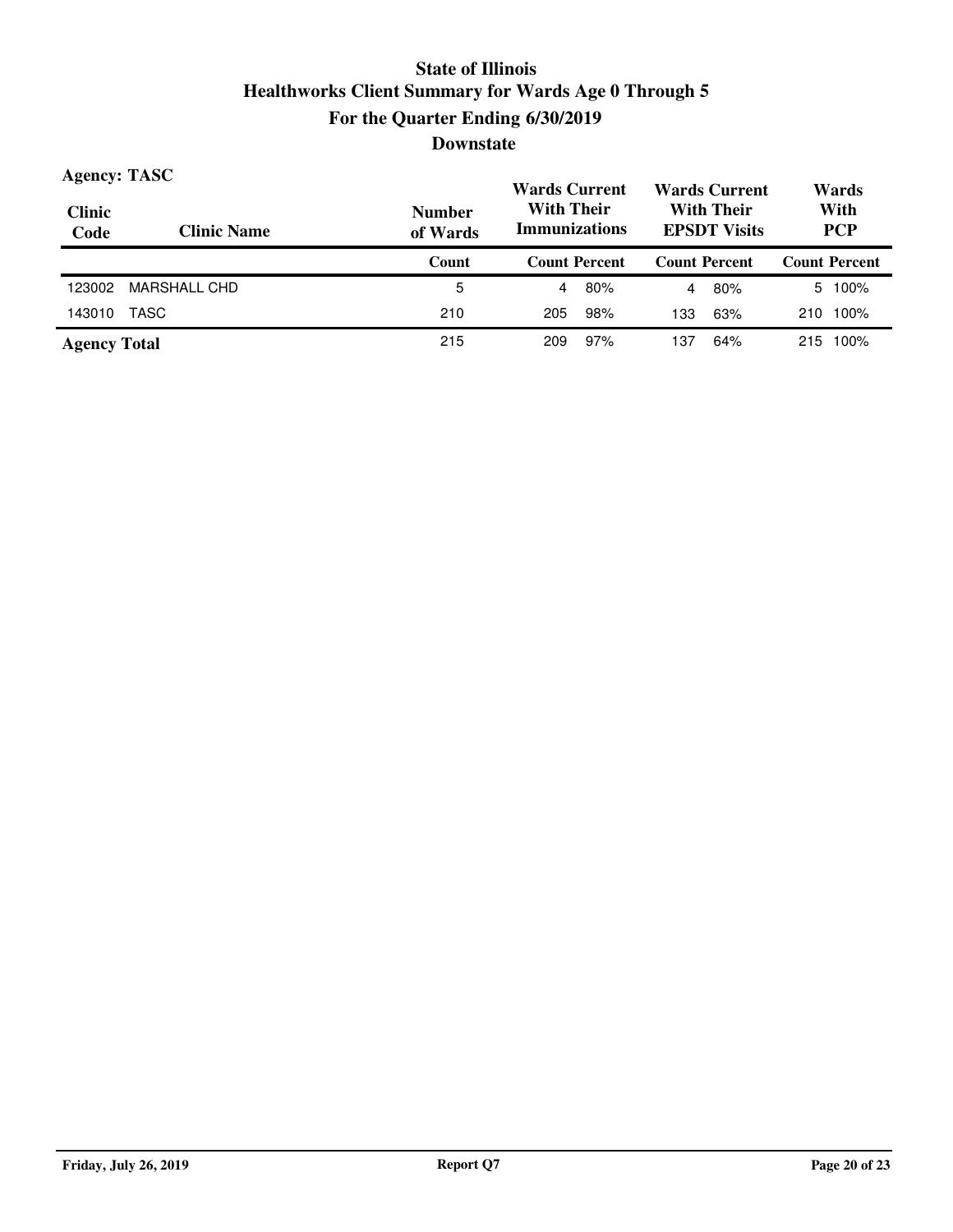| <b>Agency: WILL CHD</b> |                    |                           | <b>Wards Current</b>                      | <b>Wards Current</b>                     | Wards                |  |
|-------------------------|--------------------|---------------------------|-------------------------------------------|------------------------------------------|----------------------|--|
| Clinic<br>Code          | <b>Clinic Name</b> | <b>Number</b><br>of Wards | <b>With Their</b><br><b>Immunizations</b> | <b>With Their</b><br><b>EPSDT Visits</b> | With<br><b>PCP</b>   |  |
|                         |                    | Count                     | <b>Count Percent</b>                      | <b>Count Percent</b>                     | <b>Count Percent</b> |  |
| 063001                  | <b>GRUNDY CHD</b>  | 10                        | $10, 100\%$                               | 70%                                      | 100%<br>10           |  |
| 197001                  | WILL CHD           | 166                       | 96%<br>159                                | 89%<br>148                               | 100%<br>166          |  |
| <b>Agency Total</b>     |                    | 176                       | 96%<br>169                                | 88%<br>155                               | 100%<br>176          |  |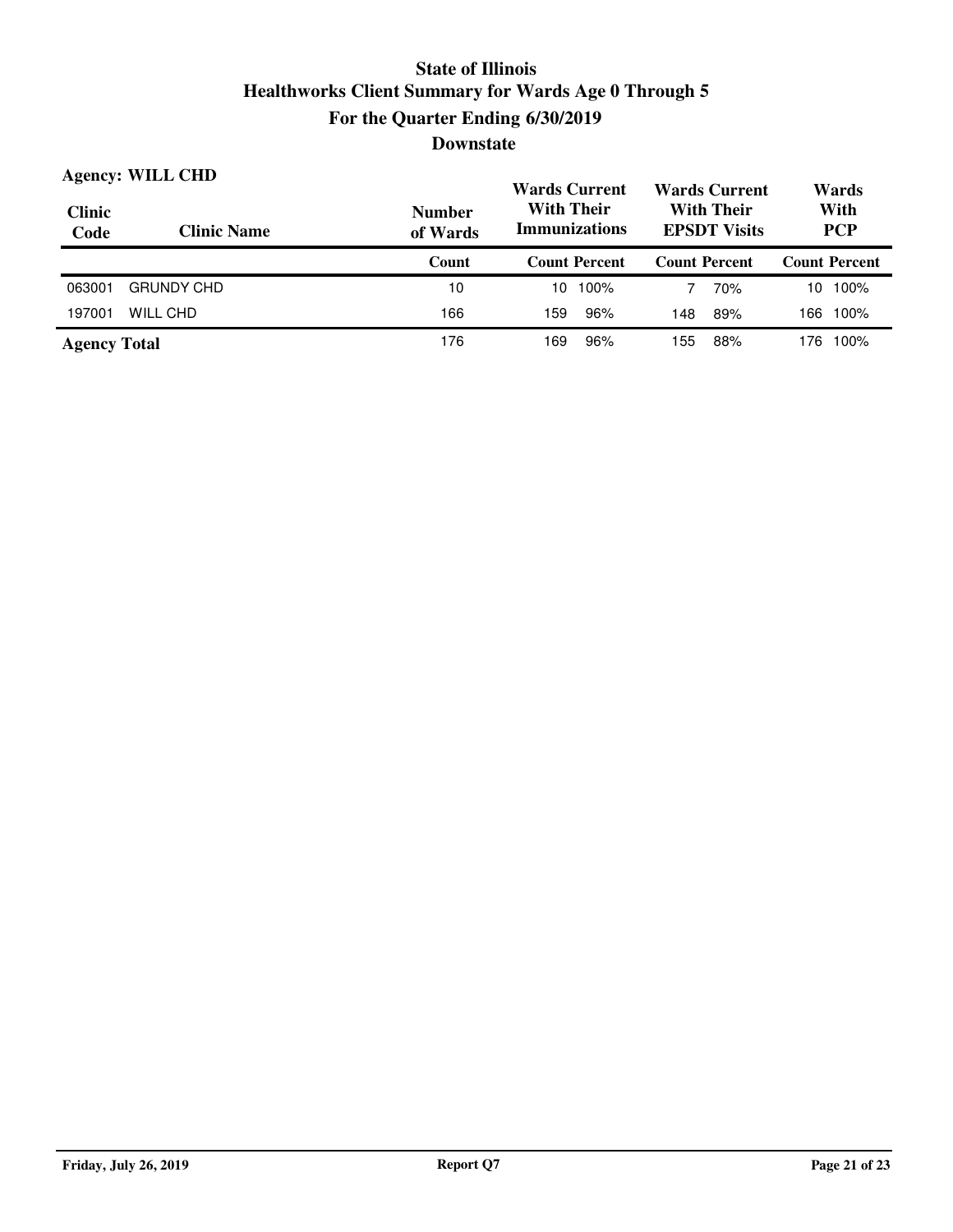| <b>Agency: WINNEBAGO CHD</b> |                      |                           | Wards Current                             |                      |                                          | <b>Wards Current</b> |                    | Wards                |  |
|------------------------------|----------------------|---------------------------|-------------------------------------------|----------------------|------------------------------------------|----------------------|--------------------|----------------------|--|
| <b>Clinic</b><br>Code        | <b>Clinic Name</b>   | <b>Number</b><br>of Wards | <b>With Their</b><br><b>Immunizations</b> |                      | <b>With Their</b><br><b>EPSDT Visits</b> |                      | With<br><b>PCP</b> |                      |  |
|                              |                      | Count                     |                                           | <b>Count Percent</b> |                                          | <b>Count Percent</b> |                    | <b>Count Percent</b> |  |
| 007001                       | <b>BOONE CHD</b>     | 20                        | 18                                        | 90%                  | 20                                       | 100%                 |                    | 20 100%              |  |
| 015002                       | CARROLL CHD          | $\overline{2}$            | 2                                         | 100%                 | $\mathbf{2}$                             | 100%                 |                    | 2 100%               |  |
| 037001                       | DEKALB CHD           | 44                        | 44                                        | 100%                 | 38                                       | 86%                  |                    | 44 100%              |  |
| 103077                       | LEE CHD              | 24                        | 23                                        | 96%                  | 20                                       | 83%                  |                    | 24 100%              |  |
| 141002                       | OGLE CHD - OREGON    | 38                        | 37                                        | 97%                  | 31                                       | 82%                  | 38                 | 100%                 |  |
| 177001                       | STEPHENSON CHD       | 42                        | 41                                        | 98%                  | 31                                       | 74%                  | 42                 | 100%                 |  |
| 195001                       | <b>WHITESIDE CHD</b> | 38                        | 38                                        | 100%                 | 37                                       | 97%                  | 38                 | 100%                 |  |
| 201001                       | WINNEBAGO CHD        | 196                       | 189                                       | 96%                  | 145                                      | 74%                  | 190                | 97%                  |  |
| <b>Agency Total</b>          |                      | 404                       | 392                                       | 97%                  | 324                                      | 80%                  | 398                | 99%                  |  |